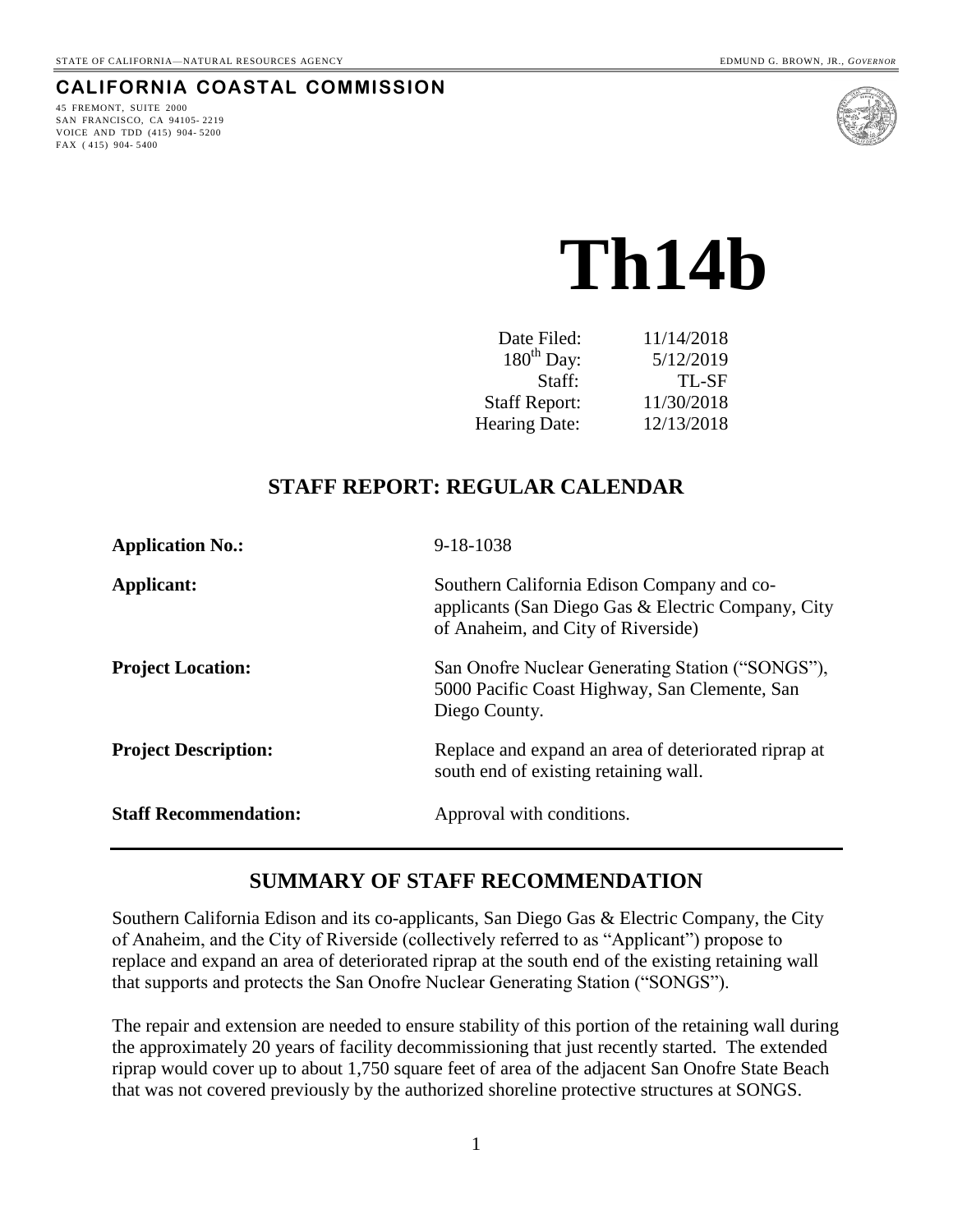This new area of shoreline protection would also block about 30 linear feet of coastal bluff, and by doing so, would prevent the bluff from retreating and providing new beach area and a sand supply. Although these are relatively small areas of the nearby beaches and bluffs, the project would result in a loss of part of a popular recreational beach and of a portion of the local sand supply.

Commission staff recommends that the Commission approve the proposed project subject to several Special Conditions meant to protect coastal resources. **[Special Condition 1](#page-4-0)** would require the Applicant to provide documentation of any approvals needed from other agencies, particularly the California Department of Parks and Recreation. **[Special Condition 2](#page-4-1)** is meant to ensure the project is built in such a way so it does not further encroach on the shoreline. **[Special](#page-4-2)  [Condition 3](#page-4-2)** limits the term of the Commission's approval to 20 years and requires the Applicant to apply for a coastal development permit near the end of that period to either remove the new protective structure or to modify the terms of this permit. **[Special Condition 4](#page-4-3)** provides the Applicant's acknowledgement of the hazardous coastal conditions at the project location. It also ensures that the Applicant assumes all risks associated with the permitted development, waives any rights under the Coastal Act's Section 30235 other than what is recognized in this permit for protection of the development, and waives any claim of damage or liability against the Commission. **[Special Condition 5](#page-5-0)** would require the Applicant to submit a plan detailing either of two mitigation approaches that it will implement to address the loss of beach area and sand supply. The first would result in projects at nearby beaches that would increase available beach area, sand supply, or beach access, and the second would be to provide an in-lieu fee towards such projects. **[Special Condition 6](#page-5-1)** would ensure that public access is maintained during project activities, except during times where safety or security concerns would limit such access. **[Special Condition 7](#page-6-0)** would require submittal of a Construction Plan that details Best Management Practices to be used during project activities that will prevent or reduce possible impacts to coastal resources, including water quality and public access. **[Special Condition 8](#page-7-0)** would require the Applicant to submit a revised Spill Contingency Plan detailing worst-case spill possibilities from project equipment and vehicles, ensuring there are adequate materials to respond to those spills, and providing notification procedures information if a spill should occur.

With these conditions, Commission staff has determined the proposed work would conform to relevant provisions of Coastal Act Sections 30235 and 30253 (placement of shoreline protective devices and assurance of structural stability), Sections 30210, 30211, 30212, 30213, 30221, and 30240(b) (public access and recreation), and Section 30232 (spill prevention and response). Staff therefore recommends the Commission **approve** the proposed permit, as conditioned. The motion to act on this recommendation is found below on page 4.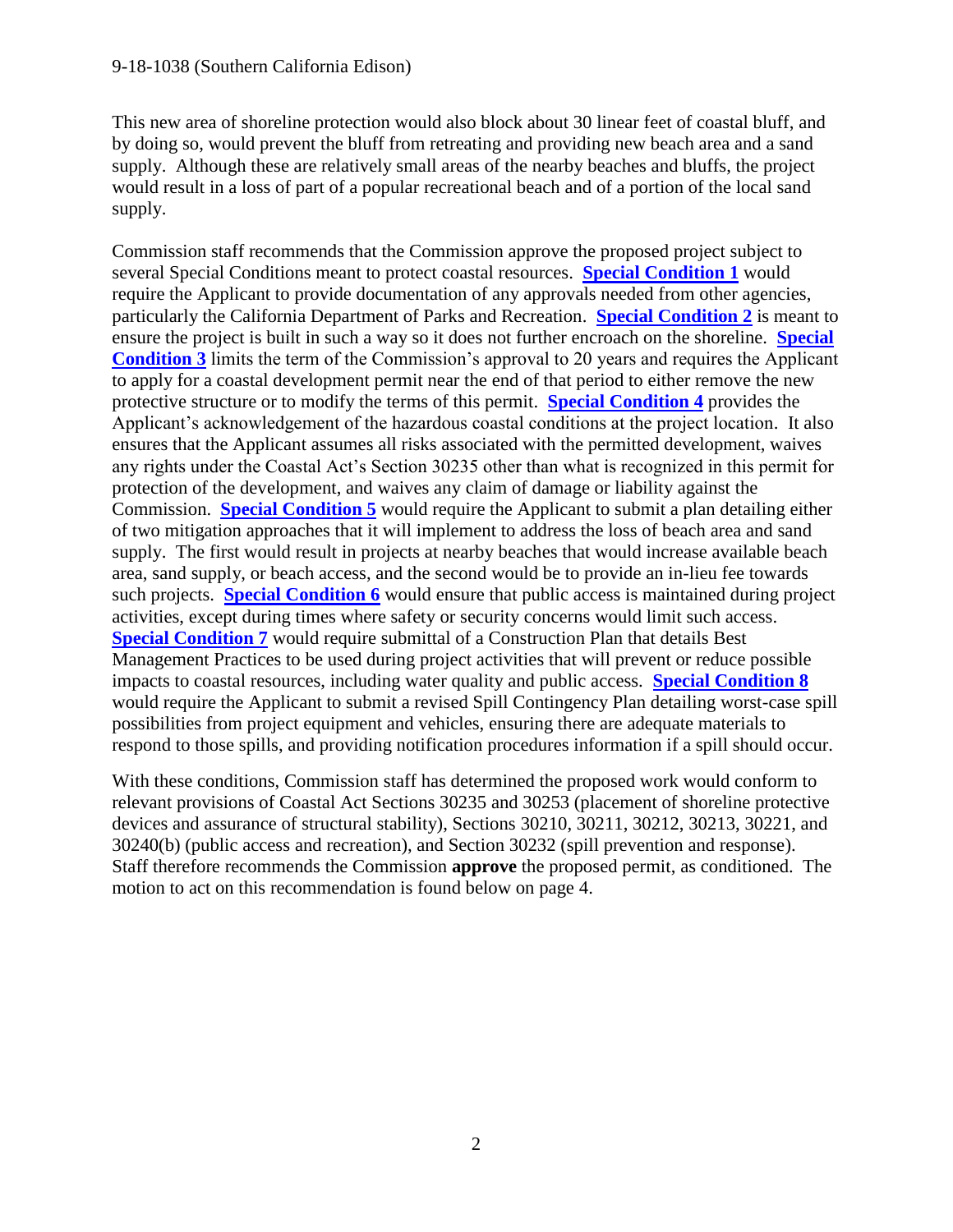# **TABLE OF CONTENTS**

| II.          |              |  |
|--------------|--------------|--|
| III.         |              |  |
| IV.          |              |  |
|              |              |  |
|              | $\mathbf{B}$ |  |
|              |              |  |
|              |              |  |
| $\mathbf{E}$ |              |  |
|              | F.           |  |
|              |              |  |

# **APPENDICES**

Appendix A: Substantive File Documents

# **EXHIBITS**

- Exhibit 1: Map of Project Location
- Exhibit 2: Proposed Work Area
- Exhibit 3: Photograph of Existing Site Condition
- Exhibit 4: Section View of Proposed Project
- Exhibit 5: Project Transport Route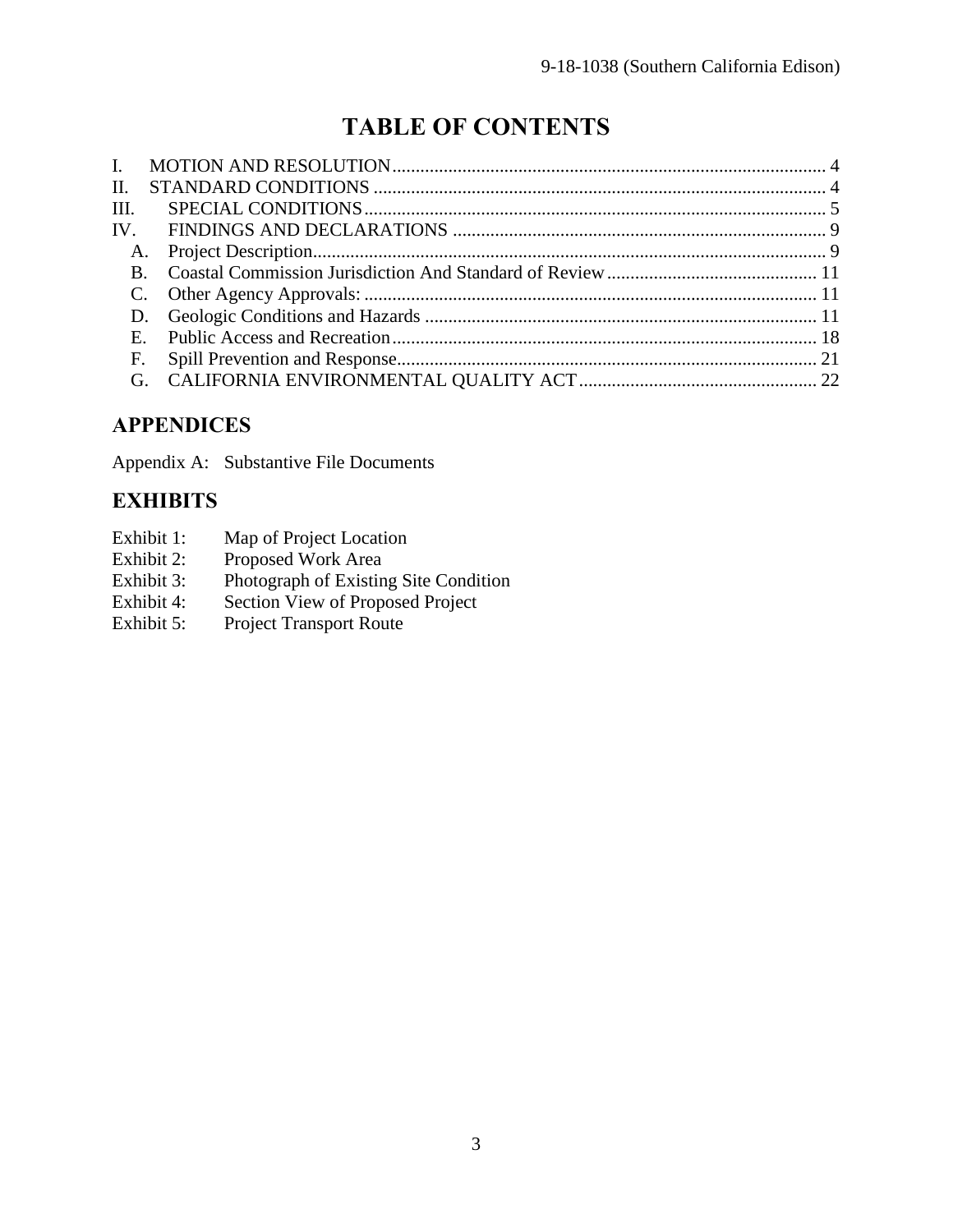## <span id="page-3-0"></span>**I. MOTION AND RESOLUTION**

Staff recommends the Commission **approve** coastal development permit application 9-18-1038.

#### **Motion:**

*I move that the Commission approve coastal development permit 9-18-1038 pursuant to conditions in the staff recommendation.*

Staff recommends a **YES** vote. Passage of this motion will result in approval of the permit as conditioned and adoption of the following resolution and findings. The motion passes only by affirmative vote of a majority of Commissioners present.

#### **Resolution:**

*The Commission hereby approves coastal development permit 9-18-1038 and adopts the findings set forth below on grounds that the development will be in conformity with the policies of Chapter 3 of the Coastal Act. Approval of the permit complies with the California Environmental Quality Act because either 1) feasible mitigation measures and/or alternatives have been incorporated to substantially lessen any significant adverse effects of the development on the environment, or 2) there are no further feasible mitigation measures or alternatives that would substantially lessen any significant adverse impacts of the development on the environment.*

## <span id="page-3-1"></span>**II. STANDARD CONDITIONS**

This permit is granted subject to the following standard conditions:

- **1. Notice of Receipt and Acknowledgment**. The permit is not valid and development shall not commence until a copy of the permit, signed by the permittee or authorized agent, acknowledging receipt of the permit and acceptance of the terms and conditions, is returned to the Commission office.
- **2. Expiration.** If development has not commenced, the permit will expire two years from the date on which the Commission voted on the application. Development shall be pursued in a diligent manner and completed in a reasonable period of time. Application for extension of the permit must be made prior to the expiration date.
- **3. Interpretation.** Any questions of intent of interpretation of any condition will be resolved by the Executive Director or the Commission.
- **4. Assignment.** The permit may be assigned to any qualified person, provided assignee files with the Commission an affidavit accepting all terms and conditions of the permit.
- **5. Terms and Conditions Run with the Land.** These terms and conditions shall be perpetual, and it is the intention of the Commission and the permittee to bind all future owners and possessors of the subject property to the terms and conditions.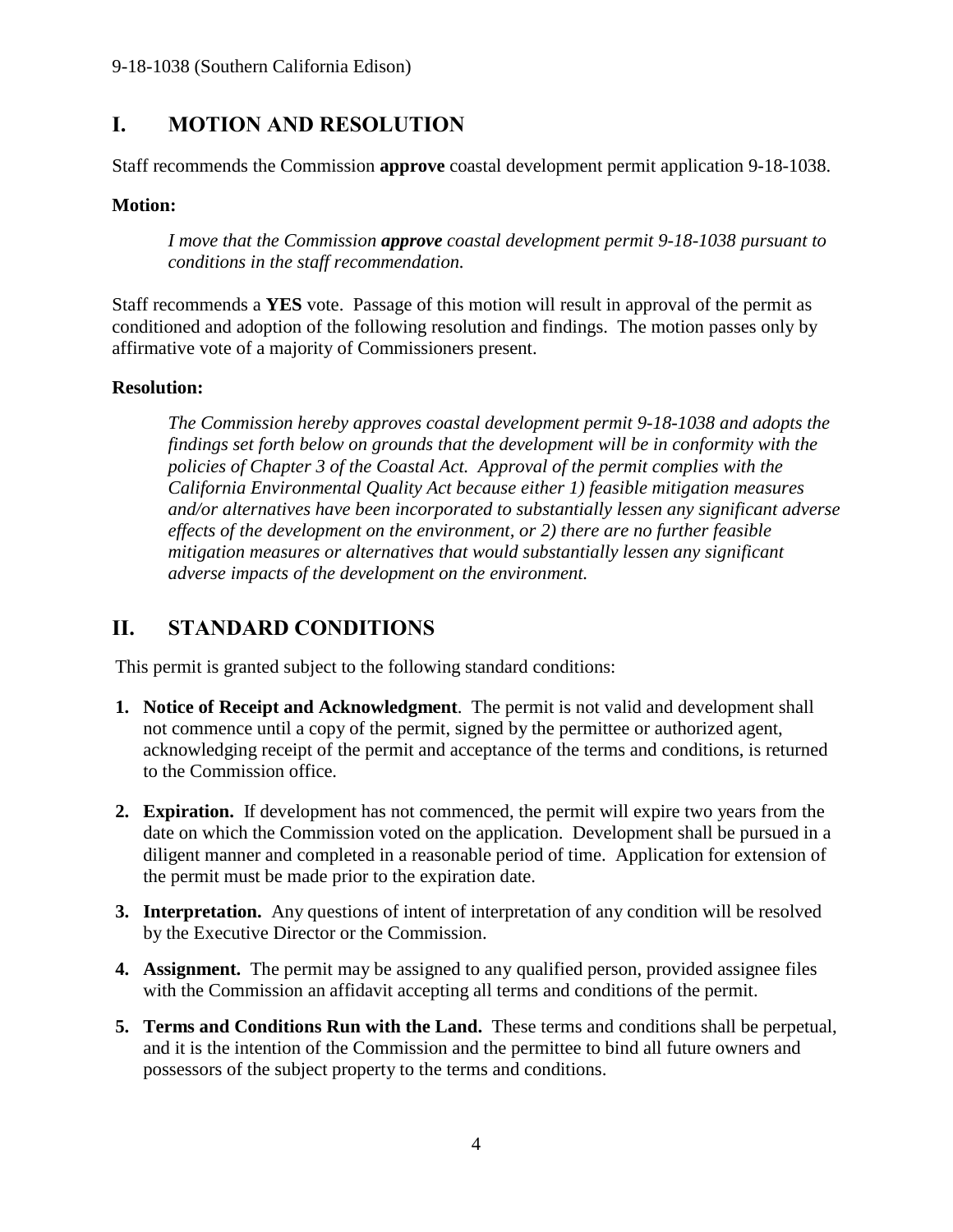## <span id="page-4-4"></span>**III. SPECIAL CONDITIONS**

- <span id="page-4-0"></span>**1. Other Permits and Approvals**. PRIOR TO STARTING PROJECT-RELATED GROUND-DISTURBING ACTIVITIES, the Permittee shall provide to the Executive Director copies of all other local, state, and federal permits and approvals required to conduct project-related work. At minimum, the permits and approvals include a right-of-entry or other similar approval from the California Department of Parks and Recreation for work to be conducted within San Onofre State Beach, or documentation from the Department that no such approval is needed. Any changes to the approved project required through these approvals shall be reported to the Executive Director. No changes to the approved project shall occur without a Commission amendment to this CDP unless the Executive Director determines that no amendment is legally necessary.
- <span id="page-4-1"></span>**2. No Future Seaward Encroachment.** By acceptance of this CDP, the Permittee acknowledges and agrees, on behalf of itself and all successors and assigns, that no future enhancement, reinforcement, or any other activity affecting the shoreline armoring approved pursuant to this CDP, as described and depicted in its permit application, shall result in any encroachment seaward of the authorized footprint of the shoreline armoring. By acceptance of this CDP, the Permittee waives, on behalf of itself and all successors and assigns, any rights to such activity that may exist under Public Resources Code Section 30235 or other applicable laws.
- <span id="page-4-2"></span>**3. Limited Permit Term.** The authorization for the shoreline armoring approved pursuant to this CDP terminates twenty years after permit issuance or at completion of the SONGS decommissioning project, whichever occurs first. At least one year before the anticipated termination of the permit, the Permittee shall submit a complete CDP application to remove the approved shoreline protective structure or to amend this CDP to modify the terms of this approval.
- <span id="page-4-3"></span>**4. Assumption of Risk, Waiver of Liability, and Indemnity Agreement.** By acceptance of this CDP, the Permittee acknowledges and agrees (i) that the site may be subject to hazards, including but not limited to waves, storms, flooding, landslide, bluff retreat, erosion, earth movement, and the interaction of all of these, many of which will worsen with future sea level rise; (ii) to assume the risks to the Permittee and the property that is the subject of this CDP of injury and damage from such hazards in connection with this permitted development; (iii) to waive any rights that the Permittee may have under Coastal Act Section 30235, the Pacifica LCP, or other applicable laws, to shoreline armoring beyond what is recognized in this CDP to protect the development authorized by this CDP; (iv) to unconditionally waive any claim of damage or liability against the Commission, its officers, agents, and employees for injury or damage from such hazards; (v) to indemnify and hold harmless the Commission, its officers, agents, and employees with respect to the Commission's approval of the CDP against any and all liability, claims, demands, damages, costs (including costs and fees incurred in defense of such claims), expenses, and amounts paid in settlement arising from any injury or damage due to such hazards; and (vi) that any adverse effects to property caused by the permitted project shall be fully the responsibility of the property owner.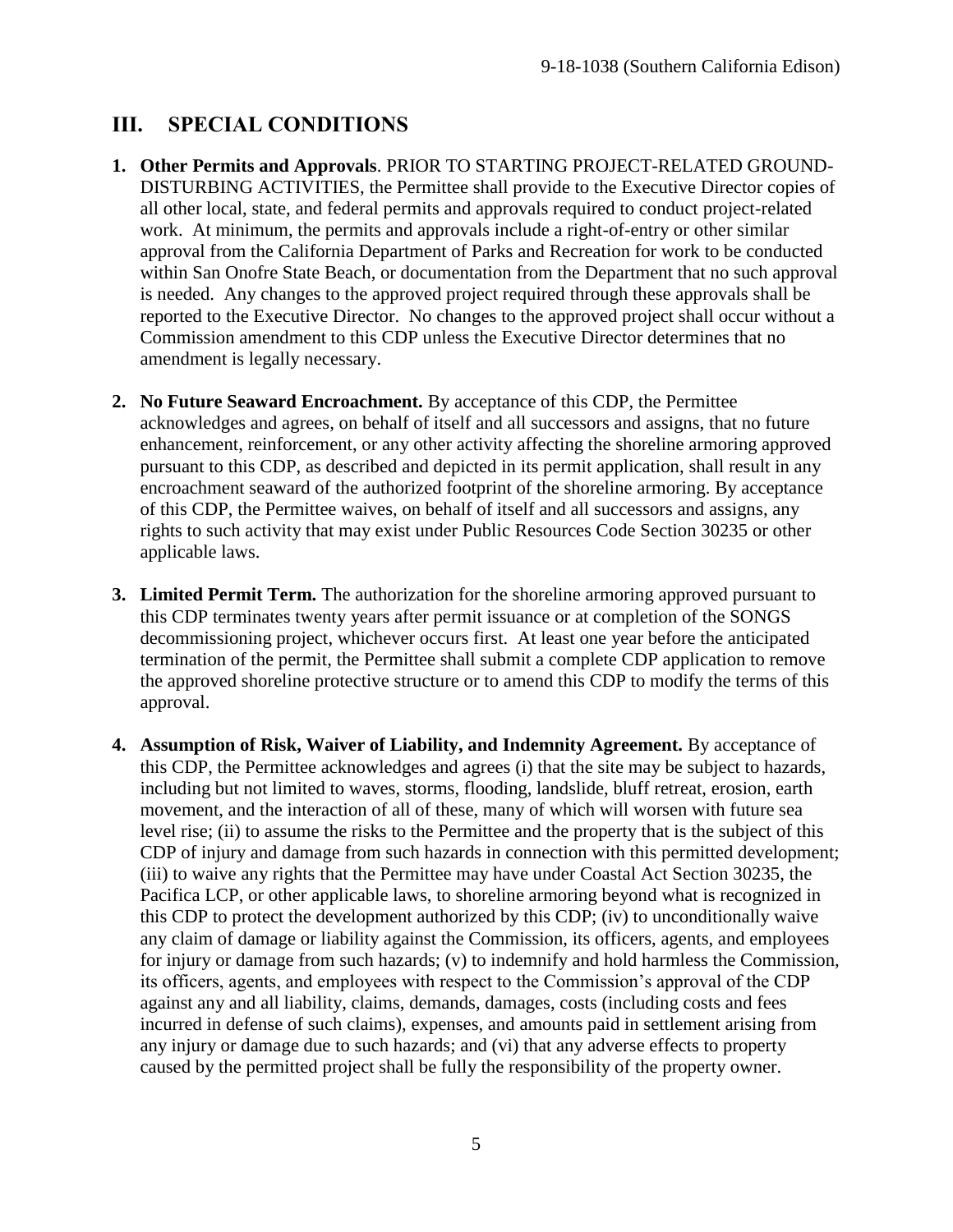- <span id="page-5-0"></span>**5. Mitigation for Loss of Beach Area and Sand Supply.** No later than sixty days after permit issuance, the Permittee shall submit, for Executive Director review and approval, a proposed Beach and Sand Supply Enhancement Plan that includes either of the following two mitigation options to provide, in the form of beach enhancement, sand supply, and/or public access, mitigation proportional to the approximately 2,750 square feet of beach area and 1,500 cubic yards of sand lost due to the project:
	- a) The Permittee shall work in coordination with State Parks, Orange County, San Diego County, or other nearby landowners to develop one or more mitigation projects in the San Onofre State Beach area that will provide no less than the above-specified amounts of beach enhancement and sand supply. These projects may take the form of removal of shoreline armoring, increasing the area of usable beach, creation or improvement of access amenities to or along the shoreline, or other similar developments. The Plan shall include a description of the proposed project(s), their location, their expected recreation, sand supply, and public access benefits, the expected period of time the benefits will be provided (i.e., at least 20 years), and concurrence of the involved landowners. Upon the Executive Director's review and approval of the Plan, the Permittee will within 30 days submit any necessary application(s) for new or amended CDP(s) to implement the project(s).
	- b) The Permittee shall submit to the Executive Director a detailed in-lieu fee analysis identifying the economic values of the above-referenced recreational beach area lost due to the project and of the sand lost due to the project. The recreational value loss analysis shall follow the method approved by the Commission for the City of Solana Beach Local Coastal Program Amendment LCP-6-SOL-16-0020-1 (adopted by the City on November 13, 2018). The sand loss analysis shall be based on the average of three bids provided by local vendors for delivery of 1,500 cubic yards of beach quality sand to SONGS. The total in-lieu fee calculated from these two analyses is to be no less than \$419,300. This Plan is to also identify one or more entities implementing appropriate beach nourishment, sand replenishment, or shoreline public access programs that are available to use this inlieu fee for nearby projects. Upon the Executive Director's approval of the Plan, the Permittee shall provide payment as specified in the approved Plan within 30 days of approval.

The Executive Director may extend the time periods above for good cause upon the Permittee's request if accompanied by documentation of good faith efforts to identify appropriate in-kind or in-lieu mitigation measures.

<span id="page-5-1"></span>**6. Maintaining Public Access.** The Permittee shall ensure that public access on the beach and along the SONGS public walkway is maintained, except during active project work periods or to ensure safety and security. All planned closures of the beach or walkway areas shall be posted at least 48 hours in advance at nearby public locations, including offices of the State Beach. Any unplanned closures shall be posted at the same locations with as much notice as feasible. The Permittee shall report any damage to the public walkway that results from project activities and shall submit, within 30 days of project completion, a complete CDP application to repair the damage, if the Executive Director determines that a permit is required.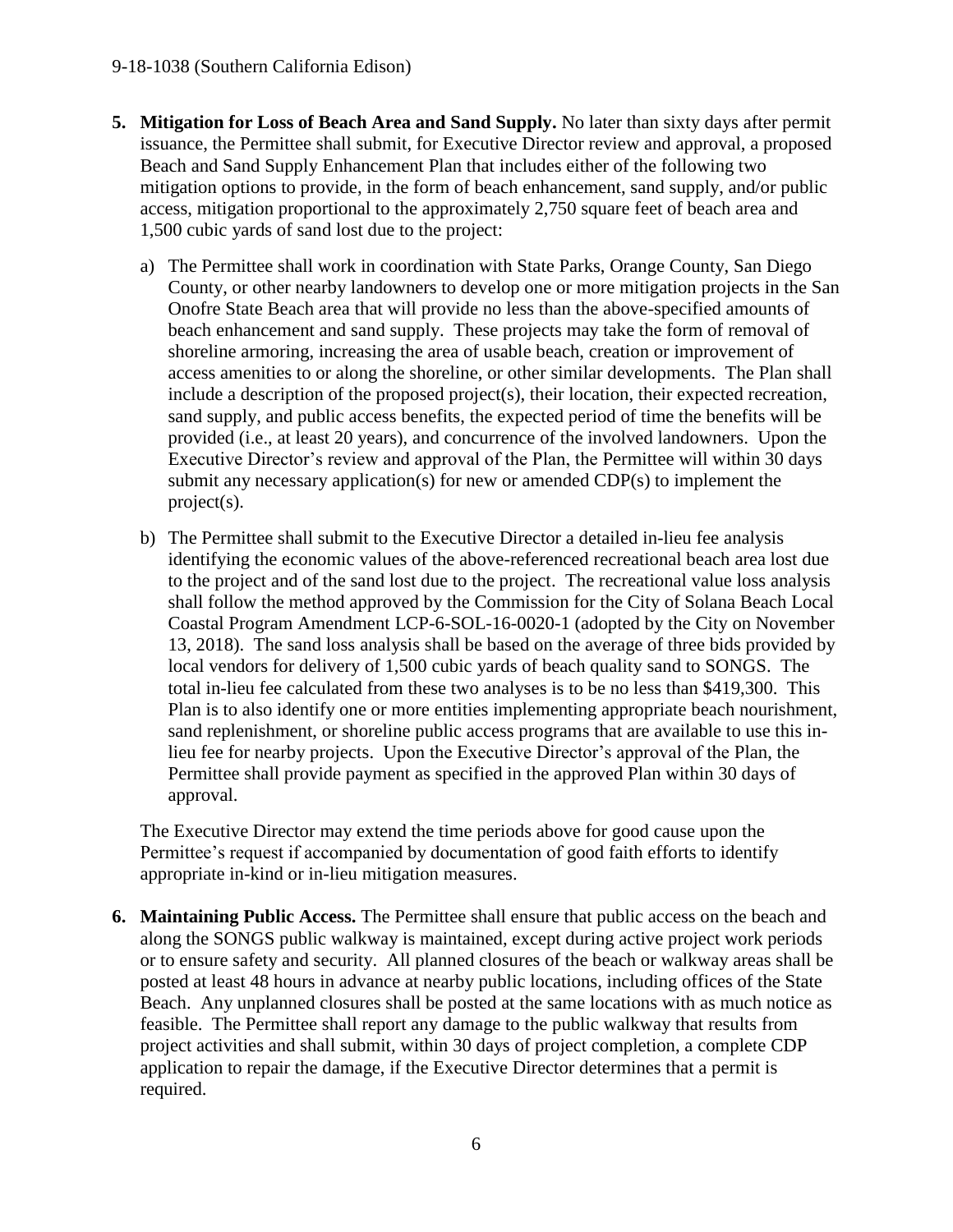- <span id="page-6-0"></span>**7. Construction Plan.** PRIOR TO THE START OF CONSTRUCTION ACTIVITIES, the Permittee shall submit two copies of a Construction Plan to the Executive Director for review and approval. The Construction Plan shall, at a minimum, include the following:
	- **(a) Construction Areas.** The Construction Plan shall identify the specific location of all construction areas, all staging areas, and all construction access corridors in site plan view. All areas within which construction activities and/or staging are to take place shall be minimized to the extent feasible in order to have the least impact on public access and coastal resources, including use of inland areas for staging and storing construction equipment and materials, where feasible.
	- **(b) Construction Methods.** The Construction Plan shall specify the construction methods to be used, including all methods to be used to keep the construction areas separate from public recreational use areas (including using unobtrusive fencing or equivalent measures to delineate construction areas), and including verification that equipment operation and equipment and material storage will not, to the maximum extent feasible, significantly degrade public views during construction.
	- **(c) Construction BMPs.** The Construction Plan shall identify the type and location of all erosion control/water quality best management practices that will be implemented during construction to protect coastal water quality, including at a minimum the following: (1) silt fences, straw wattles, or equivalent equipment to be installed at the perimeter of the construction site to prevent construction-related runoff and sediment from discharging to the beach or ocean; (2) all construction equipment shall be inspected and maintained at an inland location to prevent leaks and spills of hazardous materials at the project site; (3) the construction site shall maintain good construction housekeeping controls and procedures (e.g., clean up all leaks, drips, and other spills immediately; keep materials covered and out of the rain, including covering exposed piles of soil and wastes; dispose of all wastes properly, place trash receptacles on site for that purpose, and cover open trash receptacles during wet weather; remove all construction debris from the site); and (4) all erosion and sediment controls shall be in place prior to the commencement of construction as well as at the end of each work day.
	- **(d) Construction Site Documents.** The Construction Plan shall provide that copies of the signed CDP and the approved Construction Plan be maintained in a conspicuous location at the construction job site at all times, and that such copies are available for public review on request. All persons involved with the construction shall be briefed on the content and meaning of the CDP and the approved Construction Plan, and the public review requirements applicable to them, prior to commencement of construction.
	- **(e) Construction Coordinator.** The Construction Plan shall provide that a construction coordinator be designated to be contacted during construction should questions arise regarding the construction (in case of both regular inquiries and emergencies), and that the construction coordinator's contact information (i.e., address, phone numbers, email, etc.), including, at a minimum, an email address and a telephone number that will be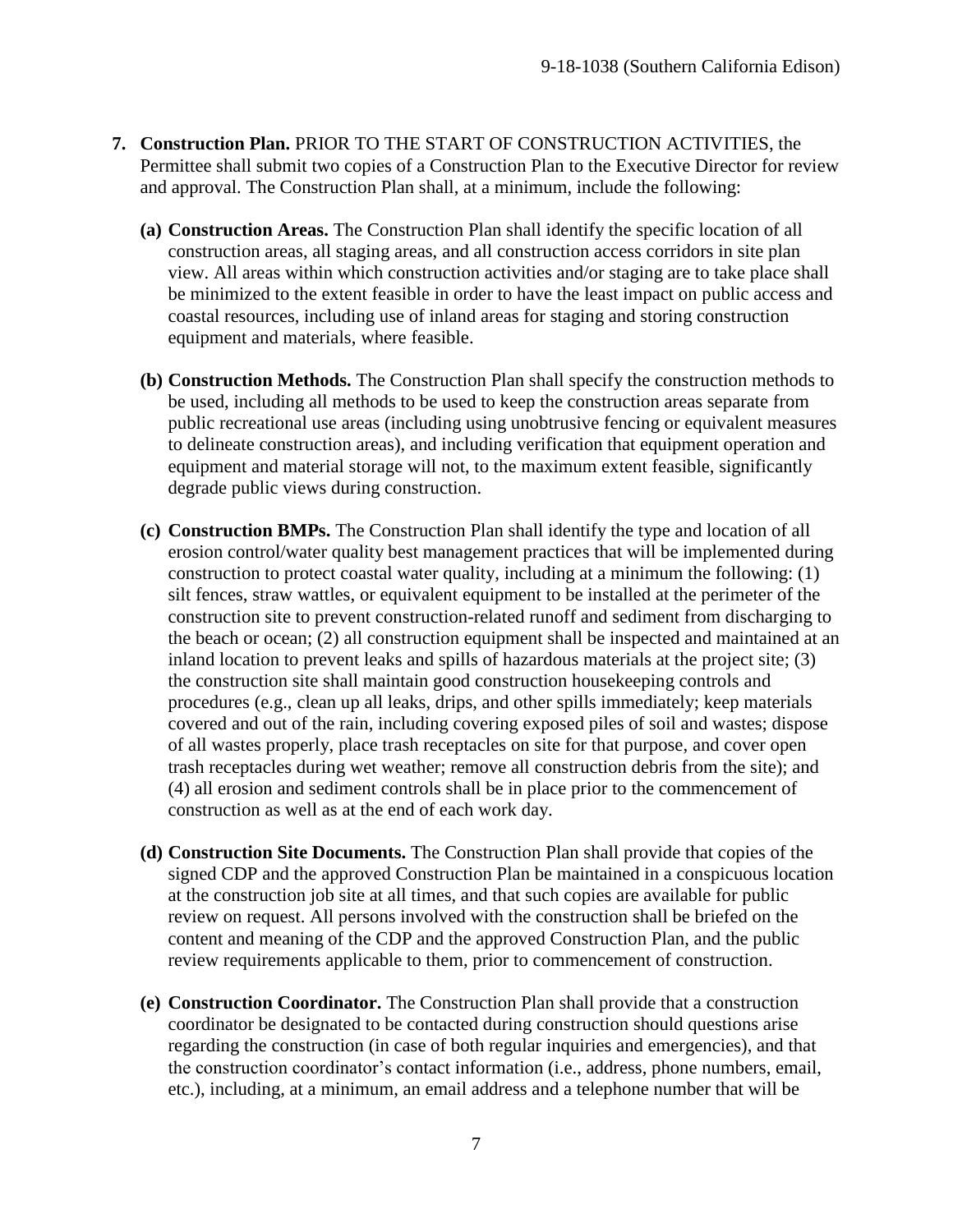made available 24 hours a day for the duration of construction, is conspicuously posted at the job site where such contact information is readily visible from public viewing areas, along with indication that the construction coordinator should be contacted in the case of questions regarding the construction (in case of both regular inquiries and emergencies). The construction coordinator shall record the name and contact information (i.e., address, email, phone number, etc.) and nature of all complaints received regarding the construction, and shall investigate complaints and take remedial action, if necessary, within 24 hours of receipt of the complaint or inquiry.

All requirements above and all requirements of the approved Construction Plan shall be enforceable components of this CDP. The Permittee shall undertake development in accordance with this condition and the approved Construction Plan. Minor adjustments to the above requirements, as well as to the Executive Director-approved Plan, which do not require a CDP amendment or new CDP (as determined by the Executive Director) may be allowed by the Executive Director if such adjustments: (1) are deemed reasonable and necessary; and (2) do not adversely impact coastal resources.

<span id="page-7-0"></span>**8. Revised Spill Prevention and Response Plan.** PRIOR TO STARTING CONSTRUCTION ACTIVITIES, the Permittee shall submit, for Executive Director review and approval, additional documentation to be implemented as part of the project's Spill Contingency Plan that identifies the worst-case spill scenarios from all equipment and vehicles to be used during the project and demonstrates that adequate spill response equipment will be immediately available to address those scenarios. The Permittee shall also submit a list of agencies and contacts that will be notified in the event of a spill, including the U.S. Coast Guard, local fire and/or emergency response agencies, and the Commission's spill response staff.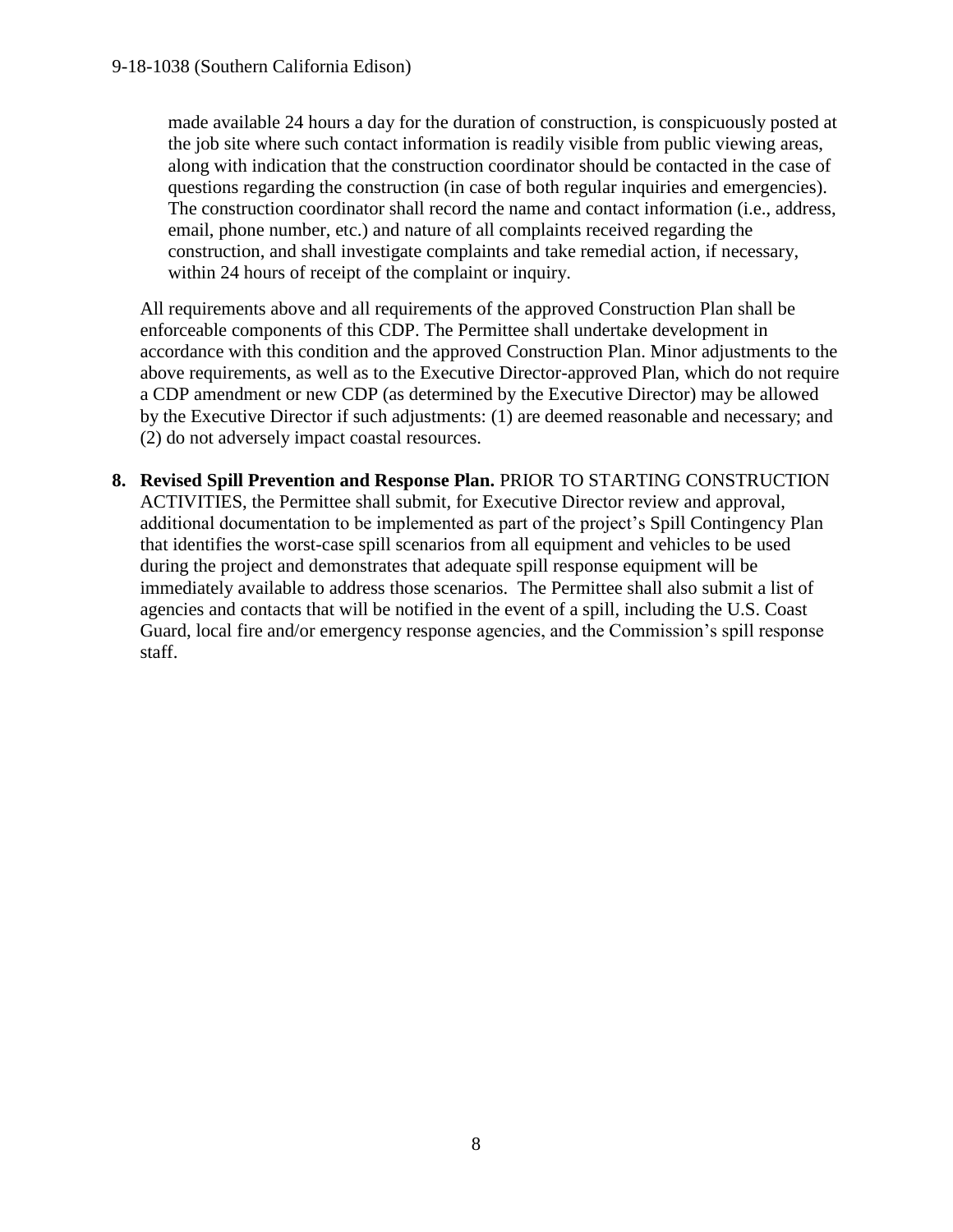## <span id="page-8-0"></span>**IV. FINDINGS AND DECLARATIONS**

The Commission finds and declares as follows:

## <span id="page-8-1"></span>**A. PROJECT DESCRIPTION**

Southern California Edison and its co-owners (the San Diego Gas & Electric Company, the City of Anaheim, and the City of Riverside, hereafter "Applicant") of the San Onofre Nuclear Generating Station ("SONGS") have proposed repairing and extending an area of riprap at the south end of the retaining wall along the shoreline of the facility. The facility is located along the shoreline at the northern end of San Diego County on land leased from the U.S. Navy (see Exhibit 1 – Map of Project Location). The repair and extension are needed to ensure stability of the retaining wall that supports this part of the SONGS complex during the approximately 20 years of facility decommissioning that just recently started. The extended riprap would cover up to about 1,750 square feet of area that was not covered by the previously authorized shoreline protective structures at SONGS (see Exhibit 2 – Proposed Work Area). While this new area would represent a relatively small portion of the more than two thousand feet of the facility's existing retaining wall and shoreline protection, it would be within an area of public beach and near a public walkway used for public access and recreation.

## **Background**

The Commission's initial 1974 approval of Units 2 and 3 of the SONGS facility (CDP #183-73) included construction of the existing retaining wall along about 2,200 linear feet of the shoreline. A subsequent amendment (CDP #6-81-330-A) required the Applicant to construct a public walkway along the retaining wall to connect the sections of San Onofre State Beach to the north and south of the facility. The Commission's approval required that the walkway be open to the public at all times except when public safety or plant security concerns required it to be closed. Since the time the wall and walkway were initially constructed, the riprap that protects them has been subject to occasional repairs or replacement, including work authorized by several CDP waivers (including E-04-001-W, 9-16-0836-W, and 9-17-1010-W). In those instances, the Applicant proposed no change in the materials used or in the extent of the riprap.

During work conducted under the most recent waiver, the Applicant noted that part of the riprap at the south end of the retaining wall had apparently sunk into the beach or moved seaward and was no longer protecting the wall (see Exhibit 3 – Photograph of Existing Site Conditions). Additionally, the beach at this location is now about seven to ten feet lower than it was during the original installation of the facility's retaining wall and riprap, leaving some of the remaining riprap in a precarious location above the adjacent ground surface and exposing part of the base of the retaining wall, which was originally sunk to about three of four feet below the then-existing beach elevation.

#### **Proposed work activities**

To protect the retaining wall and to reestablish stability of the riprap materials at this location, the Applicant proposes to replace the lost riprap and to also place additional riprap and materials needed to provide an extended foundation required due to the lower beach elevation. The new footprint would cover up to about 1,750 square feet of beach that was not previously covered by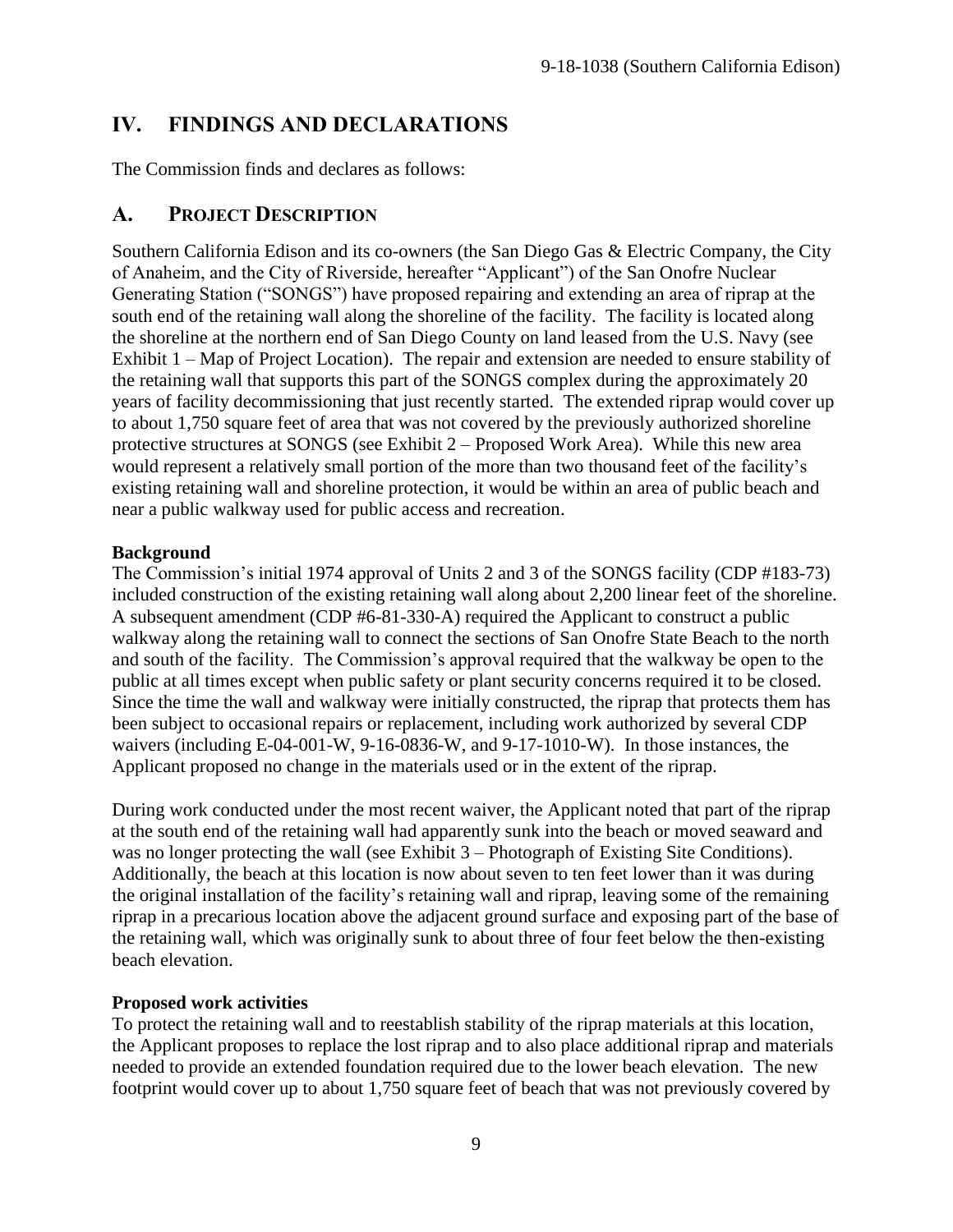riprap. The extension from the previous footprint would allow the riprap to be placed at a stable 3:1 (horizontal to vertical) slope (see Exhibit 4 – Section View of Proposed Project).

Before placing the new materials, the Applicant will excavate about three feet of loose beach sand to ensure the new materials are on a firm foundation. It will then place a bedding layer of quarry rock ranging up to about 50 pounds in weight, followed by two to three layers of secondary stone ranging in weight from about 200 to 300 pounds, followed by an armor stone layer of larger rock weighing between about 3,000 and 3,500 pounds (as shown in Exhibit 4). All materials will be placed above the high tide line.

The Applicant will deliver these materials in several stages (see Exhibit 5 – Project Transport Route). Materials will first be delivered and temporarily stored in SONGS Parking Lot 4 at the north end of the facility. From that location, the materials will be transported along a road within San Onofre State Beach and stored at a location just outside a State Beach parking lot near the north end of the public walkway along the SONGS facility. From there, the materials will initially be transported to the walkway and then transferred to smaller equipment for transport along the walkway to the installation site at the south end of the facility.

To reduce potential impacts on public access, the Applicant propose to conduct these transport and installation activities at night when the State Beach is closed. This will require the use of between eight and ten temporary portable light towers that the Applicants will position as needed along the transit route, but will direct the lighting inward towards the retaining wall and bluff to minimize spilling light onto nearby coastal waters. Additionally, before transporting any materials along the walkway, the Applicant will first drive a rubber-tired loader along the walkway to identify any areas where sinkholes or settlement may have occurred. The Applicant conducted a similar riprap repair project earlier this year, including a similar stability check of the walkway, and found no unstable areas; however, given the potential for sinkholes or settlement on the walkway, it will have available about 20 tons of sand and of cold mix asphalt to remediate any such areas. The Applicant will also temporarily remove the vehicle barriers located at each end of the walkway, but will place equipment at either end during non-transport and non-installation hours to prevent vehicle access. These activities will be coordinated with SONGS security personnel.

Project equipment will be fueled either at SONGS Parking Lot 4, at the end of the beach parking lot, or on the beach walkway using a fuel truck. The beach excavator will be fueled by a fuel hose extending from the SONGS Protected Area. All equipment will be parked when not in use over a drip pan to catch leaks or drips and all vehicles will be furnished with a spill kit that will be readily accessible during fueling. Site personnel will respond to any spills or leaks in accordance with the SONGS SDS Spill Contingency Plan (Procedure No. SDS-EV1-PLN-0004)

The work is expected to take four to eight weeks, based on a four-day work schedule of Monday through Thursday. To ensure this part of the existing retaining wall is not subjected to substantially greater erosion, the work will occur during December 2018 and January 2019 to protect against further winter storm and wave action. This timing will also allow avoidance of bird nesting season.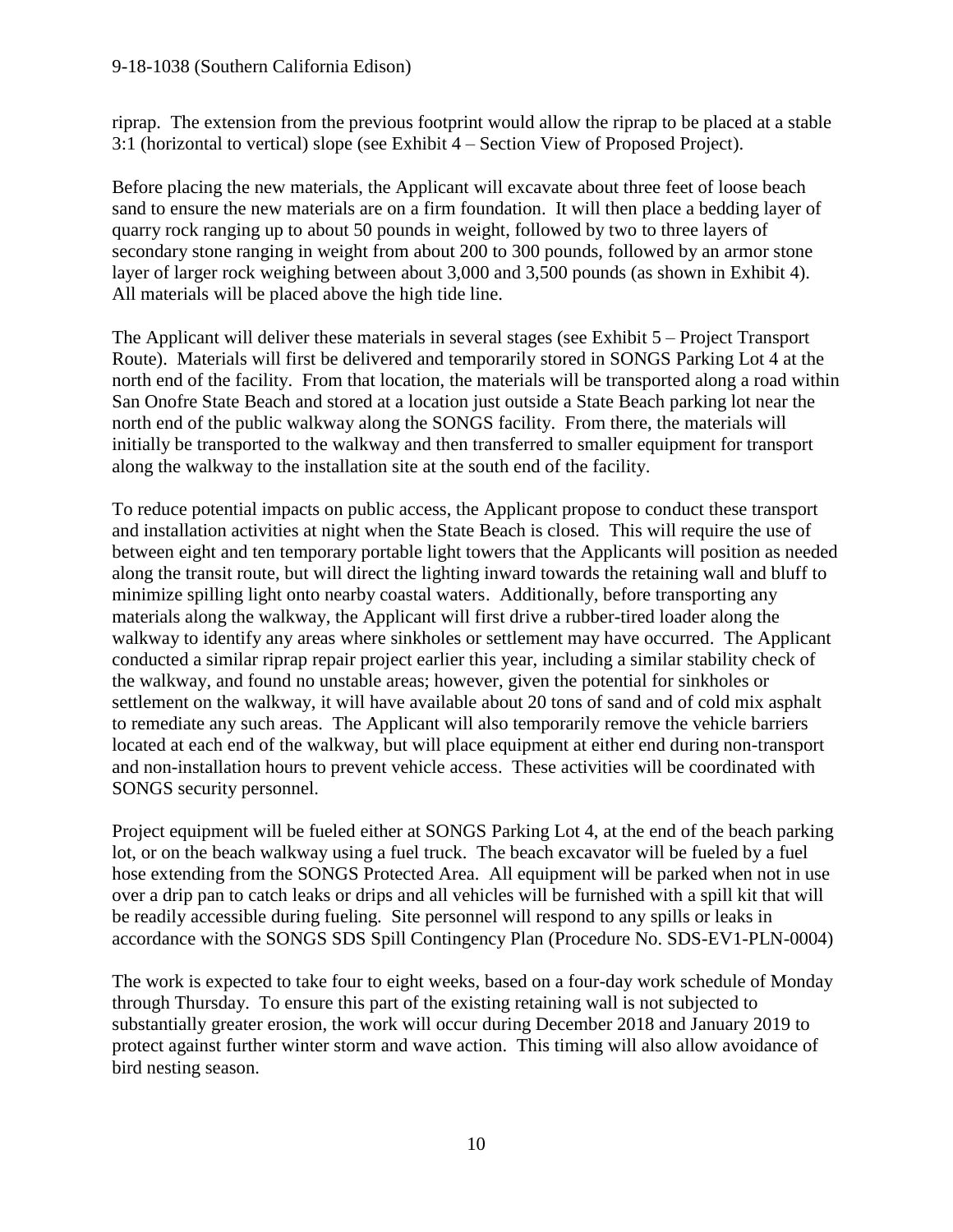## <span id="page-10-0"></span>**B. COASTAL COMMISSION JURISDICTION AND STANDARD OF REVIEW**

The proposed project would occur on the Marine Corps Base Camp Pendleton, a federallyowned military facility located in an unincorporated area of the County of San Diego. The Applicant leases an approximately 84-acre site on Camp Pendleton for the SONGS facility. Because there is no certified LCP for this area, the standard of review for this development is Chapter 3 of the Coastal Act.

## <span id="page-10-1"></span>**C. OTHER AGENCY APPROVALS:**

Some proposed activities would take place at San Onofre State Beach, which is under the jurisdiction of the California Department of Parks and Recreation. **[Special Condition 1](#page-4-0)** requires the Applicants to submit evidence of any necessary approvals from the Department or documentation that no approvals are needed. If the approvals result in changes to the project as approved by the Commission, **[Special Condition 1](#page-4-0)** also requires the Applicants to submit an application to amend this CDP, unless the Executive Director determines that no amendment is legally necessary.

## <span id="page-10-2"></span>**D. GEOLOGIC CONDITIONS AND HAZARDS**

Coastal Act Section 30235 states, in relevant part:

*Revetments, breakwaters, groins, harbor channels, seawalls, cliff retaining walls, and other such construction that alters natural shoreline processes shall be permitted when required to serve coastal-dependent uses or to protect existing structures or public beaches in danger from erosion, and when designed to eliminate or mitigate adverse impacts on local shoreline sand supply...*

Coastal Act Section 30253 states, in relevant part:

*New development shall do all of the following:*

- *(a) Minimize risks to life and property in areas of high geologic, flood, and fire hazard.*
- *(b) Assure stability and structural integrity, and neither create nor contribute significantly to erosion, geologic instability, or destruction of the site or surrounding area or in any way require the construction of protective devices that would substantially alter natural landforms along bluffs and cliffs. …*

Section 30235 limits the approval of shoreline protective works that would alter natural shoreline processes to those required to serve coastal-dependent uses or those needed to protect existing permitted structures or public beaches in danger from erosion. This proposed development consists of a shoreline protective structure that would alter natural shoreline processes and is therefore subject to review under Section 30235. The proposed structure would protect another structure, the SONGS facility, that existing at the time the Coastal Act was enacted. It is therefore an "existing" structure for the purposes of analysis under Section 30235. When needed to protect existing structures, Section 30235 establishes three tests – first, that the existing structure is in danger from erosion; second, that a shoreline protective device is required to protect the existing structure; and third, that the shoreline protective structure be designed to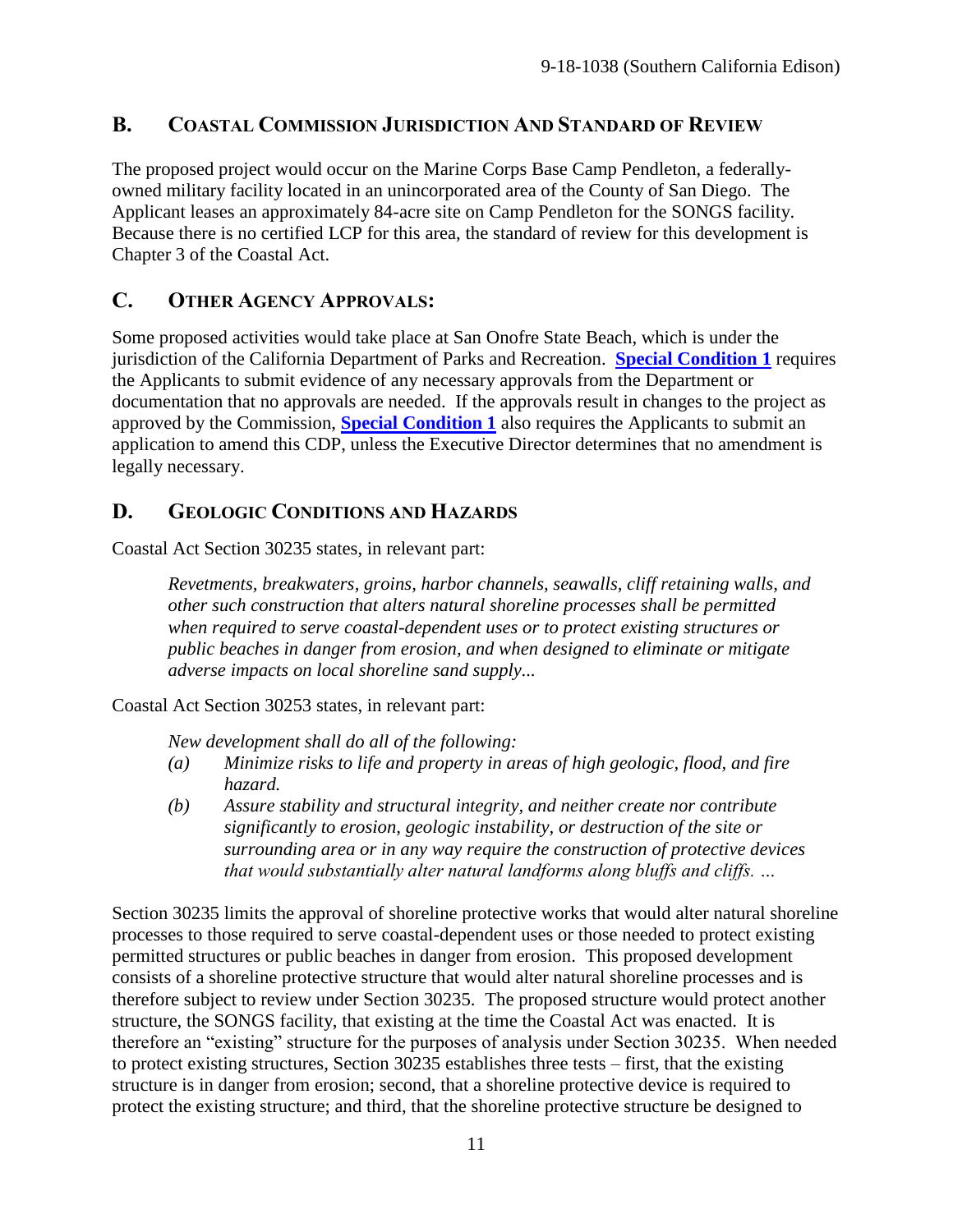eliminate or mitigate the adverse impacts on shoreline sand supply. This proposed project is also subject to the requirements of Section 30253 that new development minimize risks to life and property in areas of high geologic and flood hazards, that it assure stability and structural integrity, and that it not require protective devices that would substantially alter natural landforms along bluffs or cliffs. These Coastal Act limitations help reduce the variety of negative coastal resource impacts that can result from placing protective devices along the shoreline – for example, their adverse effects on sand supply, public access, coastal views, natural landforms, and the resulting loss of sandy beach areas due to the structures changing local shoreline and beach dynamics.

Regarding the first test of Section 30235 – whether the existing structure is in danger from erosion – the SONGS facility has long relied on several forms of existing shoreline protection that were built as part of previous CDP authorizations by the Commission. The facility is supported by a more than 2000-foot-long retaining wall with extensive underlying foundations and a surrounding "blanket" of riprap and similar protective materials. Although the facility is no longer operating, it will continue to rely on these protective structures during its decommissioning process, which is expected to last about 20 years. During recent storm events, a small part of the existing protective structure  $-$  i.e., the riprap protecting the south end of the facility's retaining wall – was buried or transported offshore by wave action, leaving a section of the retaining wall exposed to wave action and increased erosion. Immediately above this part of the wall is one of the facility's support buildings, which could be undermined if adequate protection is not provided along this part of the wall.

The second test requires a determination of whether this proposed shoreline protection is required to protect the existing structure, which entails determining whether smaller or less environmentally damaging alternatives might provide the necessary level of protection. Shoreline armoring is permitted only if it is the only feasible alternative capable of serving the coastal-dependent use. <sup>1</sup> Alternatives to shoreline protective devices typically considered include non-armoring approaches, such as a "no project" alternative, managed retreat in the form of abandonment, demolition or relocation of structures, improvements to a structure's foundation or its site drainage, "soft protection" such as vegetation or beach or dune nourishment, and combinations of these approaches. If non-armoring approaches are determined to not be feasible, this test also requires that any armored design of the shoreline protective device be the least environmentally damaging option, including being the minimum size necessary to provide the needed level of protection.

The non-armoring alternatives available at this location would either be inadequate for protecting the facility or would result in greater environmental impacts. The "no project" approach would lead to continued erosion and eventual undermining of the retaining wall and the structures it supports; managed retreat is not yet possible with the SONGS facility just having recently started its 20-year decommissioning process; and changes to the foundation would involve significantly greater impacts to the beach due to the extensive excavation that would be required. Use of

 $\overline{a}$ <sup>1</sup> Coastal Act Section 30108 defines feasibility as follows: "Feasible" means capable of being accomplished in a successful manner within a reasonable period of time, taking into account economic, environmental, social, and technological factors.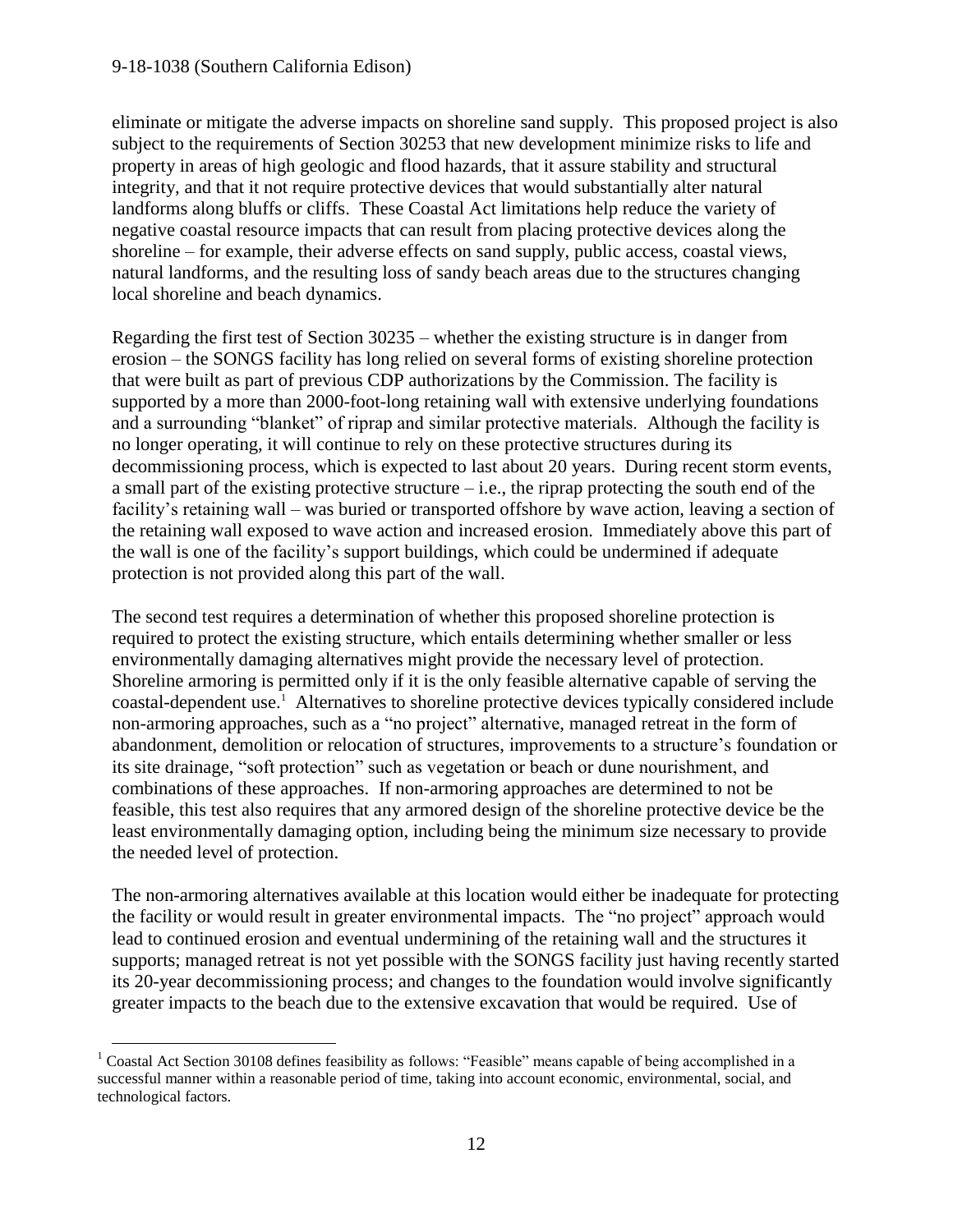vegetation on the bluff face would not resist the wave forces that are undermining the existing riprap, and there is insufficient area for installation of a beach or dune nourishment project that would be large enough to buffer the site from existing or projected future wave impacts. These alternatives may, however, be appropriate for future use once SONGS has completed its decommissioning process.

Of the available armoring alternatives, none would be less damaging than the proposed project. For example, constructing a vertical concrete seawall would result in greater visual impacts and similar losses of beach area and sand supply as the proposed project (see below). Installing a "shot-crete" treatment of the bluff face would also result in greater visual impacts than the proposed project and would likely not provide adequate protection for the expected wave action and erosional forces at this location. The proposed project is designed and sized to be the minimum needed, given the need to extend the riprap foundation to provide stability under conditions of the lowered beach elevation adjacent to the initially-installed SONGS riprap and retaining wall. These characteristics also allow the proposed riprap placement to conform to Section 30253's requirements to assure stability and structural integrity for the structure's expected 20-year life and to not substantially alter natural landforms along bluffs or cliffs. Overall, this additional proposed shoreline protective structure would represent a relatively minor extension of the existing SONGS shoreline protective devices, and is the best option among feasible alternatives at this point in SONGS' ongoing decommissioning process.

To ensure long-term conformity to Section 30253, the project must be subject to additional Special Conditions meant to acknowledge the future risks at this site of the increased storm and wave action and higher water levels associated with climate change and sea level rise. If the structure is damaged in the future as a result of these or other coastal hazards, it could lead to structural instability and potential harm to the public using the site or nearby coastal resources. To ensure the structure is maintained in its approved location, **[Special Condition 2](#page-4-1)** requires the Applicant to ensure that the riprap is placed as described in its permit application. **[Special](#page-4-2)  [Condition 3](#page-4-2)** provides acknowledgement that this CDP authorization is valid for 20 years or until the end of the SONGS decommissioning process, whichever occurs first, and that the Applicant is to apply before the end of that term for a permit to remove the structure or modify the terms of this approval. **[Special Condition](#page-4-3) 4** additionally requires the Applicant to assume all risks for developing at this location and indemnify the Commission from any claims arising from construction or operation of the development.

#### **Sand Supply Impacts**

Regarding the third test of Section 30235, which requires that shoreline protection projects be designed to eliminate or mitigate adverse impacts to local sand supplies, there are several methods to evaluate a project's conformity. Some sand supply effects caused by placing structures on the beach can be difficult to differentiate from naturally-occurring shoreline processes, such as changes to the scour rate or the beach profile. Other effects are more qualitative, such as the changed visual characteristics of the beach. Some effects, though, can be quantified, including:

• The loss of the beach area on which the structure is placed;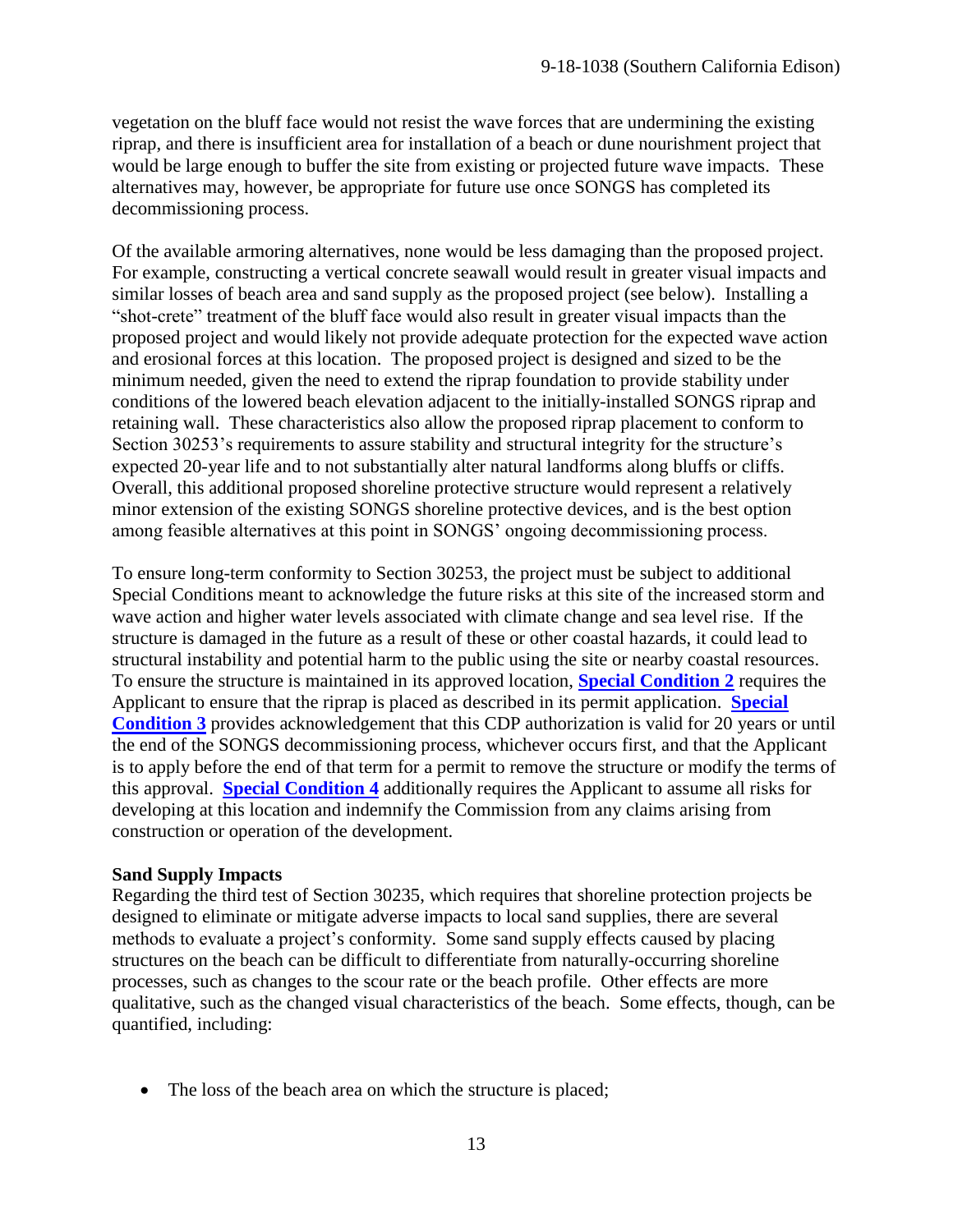- The long-term loss of beach area when the structure results in the back-beach location being "fixed" at a particular location on an eroding shoreline; and,
- The amount of material that would have been supplied to the beach absent the structure.

Calculations of these effects can illustrate how a shoreline protective device is expected to affect beach use and sand supply impacts, as described below:

- **Loss of beach area:** When a shoreline protective device is placed on a beach, the underlying area cannot be used by the public as a beach. Along with reducing public access and recreational opportunities, this results in a full or partial loss of sand supply from the underlying area as long as the area is occupied by the structure or is overtaken by the sea. This proposed project would cover an area of beach that would otherwise be occupied by unencumbered sand available to the nearby beach and littoral cell. The proposed extended area of riprap would occupy up to about 1,750 square feet of sandy area that would not be available to use as a beach.
- **"Fixing" the back beach:** The project would also "fix" this part of the beach and the coastal bluff at a particular location. On an unarmored shoreline, bluff erosion allows the beach to migrate inland with the bluff. This process stops or slows, however, when the backshore is fronted by a hardened, protective structure such as a seawall, berm, or riprap. <sup>2</sup> While the shoreline up and downcoast of the armoring continues to retreat and form beach areas, the shoreline in front of the armored area will eventually stop at the armoring. This effect, known as "coastal squeeze," will narrow the area between the moving shoreline and the fixed backshore. This coastal squeeze effect is further exacerbated by sea level rise. On the California coast the a rising sea level will result in landward migration of the shoreline, leading to a loss of beach area as it is compressed between the ocean migrating landward and the fixed backshore. This impact can be calculated for the time period the proposed armoring is expected to remain in place.

The Commission has established a methodology for calculating this coastal squeeze effect – i.e., the long-term loss of beach due to fixing the back beach. The area of beach lost is equal to the long-term average annual erosion rate multiplied by the number of years that the back beach or bluff will be fixed, multiplied by the width of the property that will be protected. Consistent with past practice, and with the Commission's experience that shoreline armoring often needs to be reinforced, augmented, replaced, or substantially changed within twenty years of its original installation, the Commission generally evaluates this impact for an initial twenty-year period. This time-limited evaluation also provides for reconsideration near the end of that period to allow for consideration of possible changes in policy and law associated with armoring and with changed conditions at the project site.

<sup>&</sup>lt;sup>2</sup> See, for example: Kraus, Nicholas (1988) "Effects of Seawalls on the Beach: An Extended Literature Review," Journal of Coastal Research, Special Issue No. 4: 1 – 28; Kraus, Nicholas (1996) "Effects of Seawalls on the Beach: Part I An Updated Literature Review," Journal of Coastal Research, Vol.12: 691 – 701., pg. 1 – 28; and Tait and Griggs (1990) "Beach Response to the Presence of a Seawall," Shore and Beach, 58, 11-28.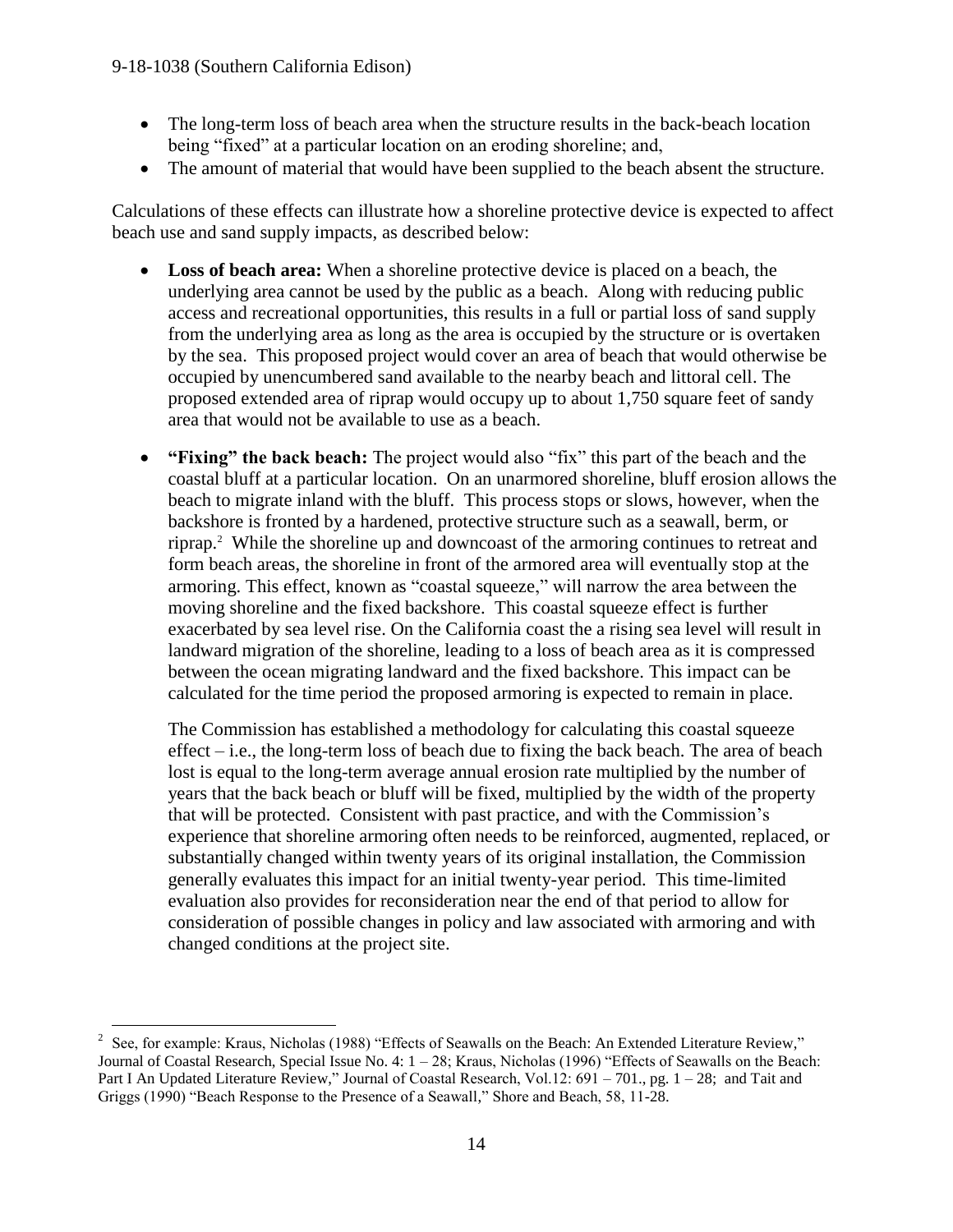Past estimates of erosion rates along this stretch of coastline were about six inches per year, 3 though the Commission more recently used the high end of a 6- to 20-inch range for annual bluff retreat rates at San Onofre.<sup>4</sup> At 20 inches per year over a 20-year period, "fixing" the position of about thirty feet of the beach and bluff would represent a loss of about 1,000 square feet of future beach area. For this project, **[Special Condition 3](#page-4-2)** authorizes the proposed shoreline protection for no more than 20 years, so this is an appropriate timeframe on which to base mitigation requirements.

 **Retention of Potential Beach Material:** Finally, the proposed project would result in a loss of sand that would otherwise be supplied by the eroding bluff. Beach sand material is carried by rivers and streams from inland areas to the shoreline, carried by waves from offshore deposits, and deposited on the beach by eroding bluffs. When the bluff is protected by a shoreline protective device, the natural exchange of sand material from the bluff and the shoreline to the beach can be interrupted. If the bluff and shoreline would otherwise be eroding, this represents a measurable loss of material that would normally become a part of the beach or would contribute to the littoral cell.

The volume of material that would have gone into the sand supply system over the lifetime of the shoreline structure can be calculated as the volume of material between the likely future bluff face location with shoreline protection and the likely future bluff face location without shoreline protection. Using the above-calculated loss of about 1,000 square feet of future beach, and with a bluff height of about 40 feet, the erodible material that would otherwise be available to the beach if not trapped behind the extended riprap area would total about 1,500 cubic yards.

Collectively, the above calculations show that the proposed project would result in several quantifiable impacts, including an immediate loss of about 1,750 square feet of beach area, a future loss over twenty years of an additional 1,000 square feet of beach area, and a loss of about 1,500 cubic yards of potential sand material. This represents an adverse impact to public recreational access and sand supply for which the Coastal Act requires mitigation.

#### **Mitigation**

 $\overline{a}$ 

There are several ways to mitigate for these types of impacts. The most direct approach is through in-kind replacement, such as creating an equivalent beach and sand supply area elsewhere nearby or through beach enhancements that would improve nearby recreational opportunities. It is difficult to create a beach where no beach exists, particularly so with sea level rise already reducing areas along the coast where beaches can be sustained. However, if there are opportunities to remove armoring or encroachments from a nearby beach, this can effectively restore the use of that area of land for access and for more natural ecological beach functions. However, there are often difficulties with these direct or in-kind options for mitigation, and the Commission has therefore often relied on in-lieu mitigation whereby an applicant will provide funds to support part of a larger beach nourishment or beach enhancement effort.

<sup>3</sup> See, for example, California Department of Boating and Waterways and State Coastal Conservancy, *California Beach Restoration Study*, January 2002.

<sup>&</sup>lt;sup>4</sup> See the Commission's Final Adopted Findings for CDP 9-15-0162, San Onofre Spent Fuel Pool Island.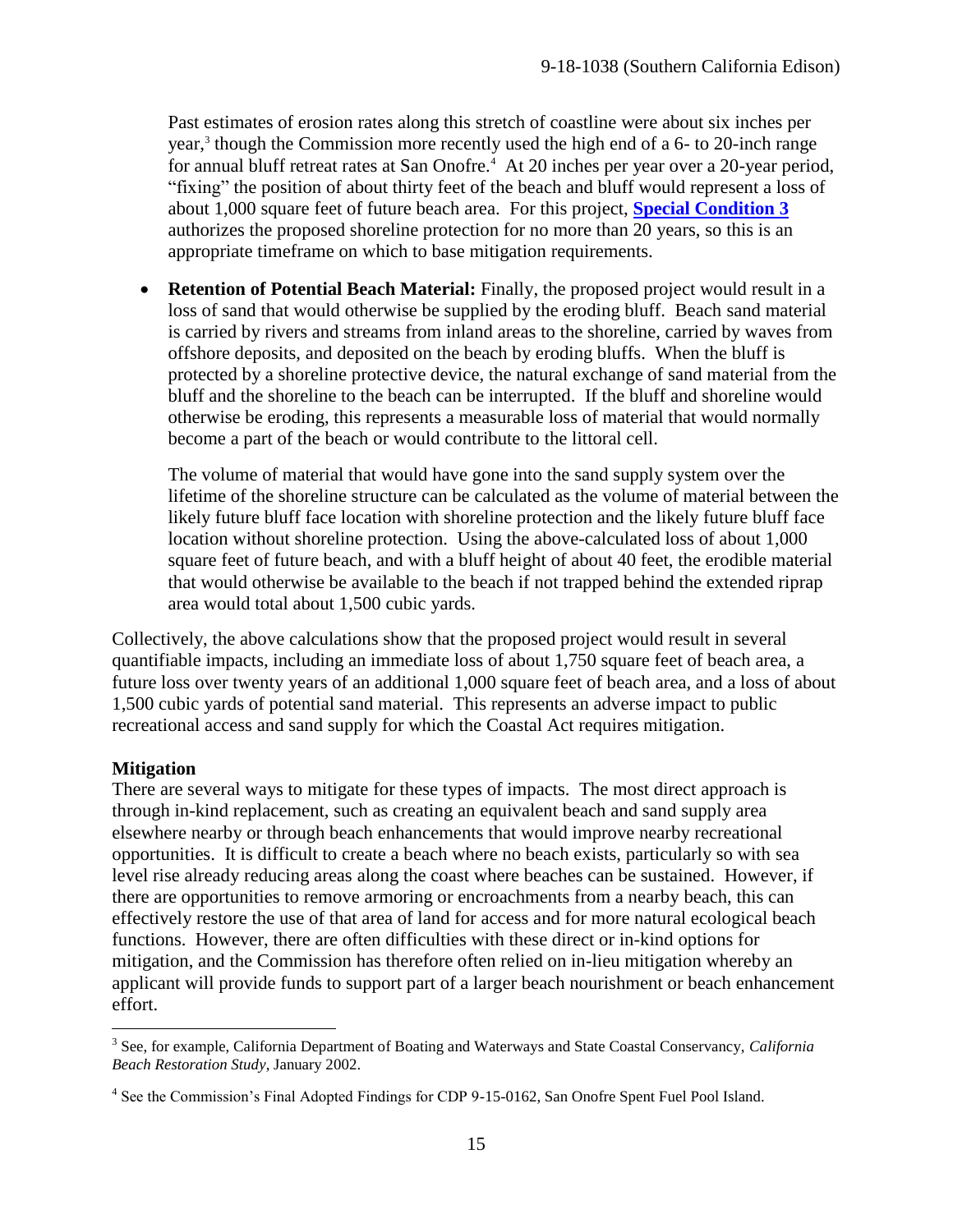$\overline{a}$ 

When direct mitigation is proposed, the mitigation will be evaluated based on the level of beach expansion or enhancement or access improvements it provides as compared with the level of impacts, with the expectation that the benefits will be equal or greater than the impacts. If in-lieu mitigation, such as payment into a fund, is used, the payment needs to be proportional to the value of the lost coastal resources, specifically the lost beach area and sand supply. Historically, the Commission has considered several methods for establishing values of beach and shoreline areas that it has then used to determine appropriate amounts of in-lieu mitigation fees, to identify new or expanded public access amenities that help make up for the losses, or to calculate needed amounts of increased sand supplies. About 20 years ago, the Commission established a mitigation approach that was based on providing an equivalent amount of sand needed to replace the sand lost due to a project or to nourish an equivalent area of beach. Since that time, the Commission has also used a land assessment method to establish a value per square foot of beach, based on the value of nearby undeveloped upland, and has used a recreational value assessment to determine the diminished recreational value that results from a lost beach area. In recognition that the impacts of lost beach areas and lost sand supplies are separate, but related, in that they both can reduce public access to the shoreline, the Commission has required mitigation for both types of impacts in the form of improved public access amenities.

The Commission has also recognized that in addition to the more qualitative social benefits of beaches and shoreline areas (recreational, aesthetic, habitat values, etc.), these areas provide significant ecological benefits as well as direct and indirect revenues to local economies, the state, and the nation. The ocean and the coastline of California contribute substantially to the California economy through revenue-producing activities such as tourism, fishing, recreation, and other commercial activities.<sup>5</sup> There are also intrinsic values in passive recreation activities, such as relaxing or recreating at the beach, where there are clean sandy areas, clean water, and abundant wildlife. However, these recreational impacts are often difficult to quantify on a project-specific basis, particularly at this project site, which is part of a popular beach but is also immediately adjacent to a large industrial structure.

For this project, located on a popular beach that could benefit from improved amenities, requiring either in-kind mitigation or an in-lieu fee would provide benefits to mitigate the expected impacts of both beach loss and sand supply loss. The applicant has not yet identified possible in-kind or in-lieu mitigation options; nevertheless, either approach would be feasible for this area of the coast. For example, San Onofre State Beach has experienced significant erosion and threats to the main access road that visitors use to get to Surf Beach, at the north end of the SONGS facility. This accessway is now protected by an emergency revetment. Possible in-kind mitigation could involve providing alternative access that could route visitor traffic away from the area of erosion, providing a beach/dune enhancement at the eroding area, or other similar beneficial enhancements nearby.

<sup>&</sup>lt;sup>5</sup> See *Sea Level Rise, Adopted Policy Guidance*[, https://www.coastal.ca.gov/climate/slrguidance.html,](https://www.coastal.ca.gov/climate/slrguidance.html) "Just over 21 million people lived in California's coastal counties as of July 2014 (CDF 2014), and the state supports a \$40 billion coastal and ocean economy (NOEP 2010)."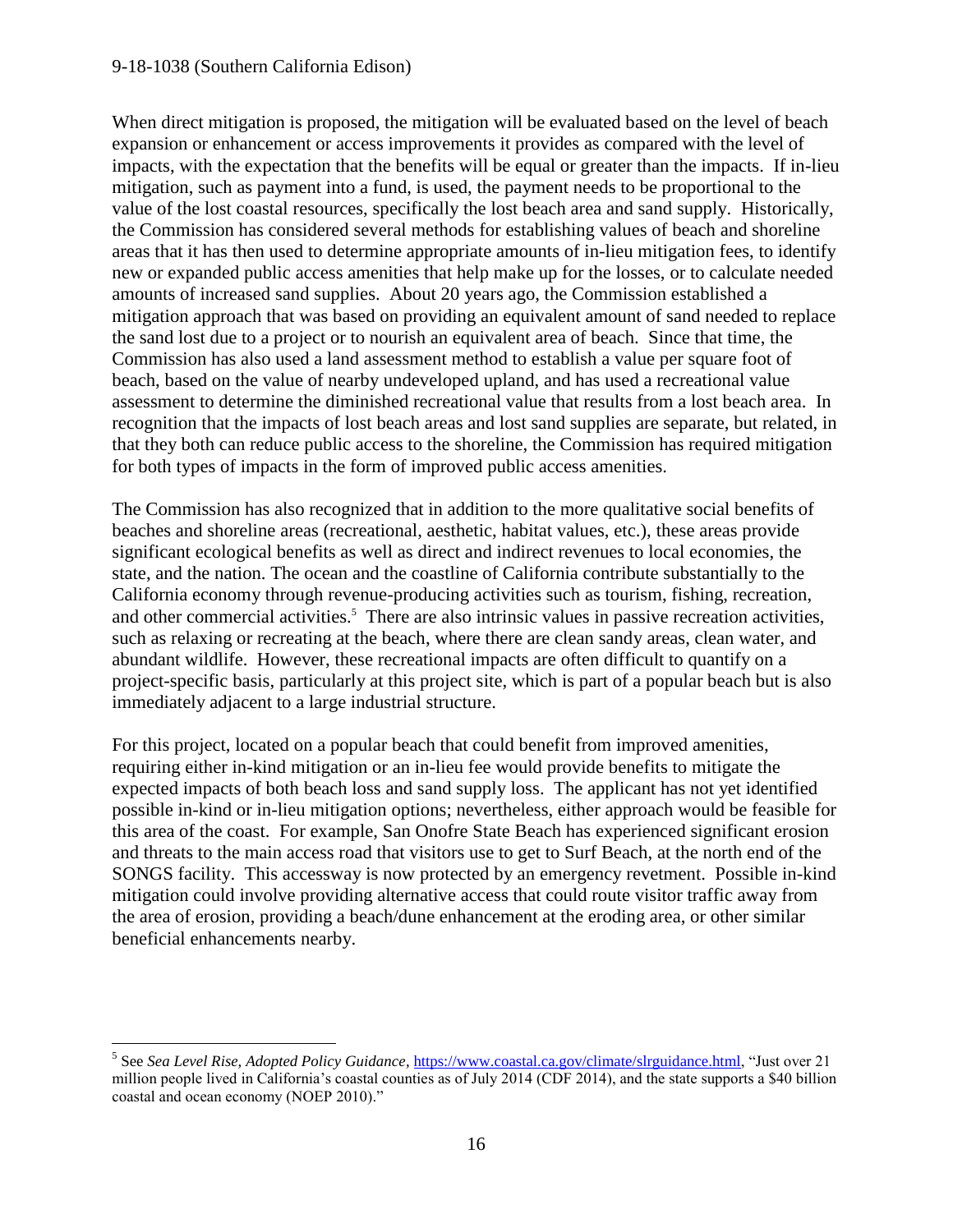For recent projects that have used an in-lieu fee, the Commission has based the fee on a recreational valuation method. 6 This fee requires some project- and beach-specific inputs as well as more regional inputs. The project-specific inputs include dimensions of the armoring project, specifically the encroachment width, which for this project is approximately 35 feet. The beachspecific information includes the erosion rate, which, as noted above, was recently calculated to be 20 inches (or 1.67 feet) per year, and the average beach width, which at this location, varies seasonally but ranges from approximately 55 to 100 feet. Regional inputs include the value of visitor use at nearby beaches, with a recent and nearby example being in the City of Solana Beach where the average beach value per person per day is approximately \$17.00 (based on an average summer value of \$19.25 and winter value of \$14.76). Using the number of annual visitors to a beach, this value is translated to an average value per square foot of beach. Due to the relatively remote nature of this particular beach location compared to most beaches in Southern California, Commission staff applied an average beach density value from Northern California of 1.26 people per beach area. Using this range of assumptions for beach width and estimated revetment width, the recreational losses resulting from the expanded revetment area, over 20 years, would range from approximately \$404,000 to \$500,000, as shown in Table 1 below.

The in-lieu fee for the loss of sand is in addition to the recreational losses. Normally, the value of sand is based upon the average of three separate bids for the delivery of beach quality sand to the project location; however, the applicant was not asked to provide this information as part of the filing. If the applicant chooses to pay an in-lieu fee, three such bids would be required. Sand replacement costs for other similar projects have ranged from \$10.00 to \$50.00 per cubic yard, and can be used to provide an upper and lower bound on the sand replacement fee. These values are included in Table 1, as well as the total range of the expected in-lieu fee that would be needed for this project if in-kind mitigation is not possible. The total in-lieu fee would range from \$419,000 to \$575,000. If the in-lieu fee is used for project mitigation, further information on the sand costs, project encroachment and recent beach width measurements will be used to narrow this range to a single value.

| In-lieu mitigation fees for 20-year          | Low       | <b>High</b> |
|----------------------------------------------|-----------|-------------|
| impact:                                      |           |             |
| Fee for Recreational Beach Loss (for beach   | \$404,030 | \$500,120   |
| widths ranging from 55 feet to 100 feet)     |           |             |
| Loss of 1,500 cubic yards of sand supply (at | \$15,000  | \$75,000    |
| \$10.00 to \$50.00 per cubic yard):          |           |             |
| <b>Totals:</b>                               |           |             |
|                                              | \$419,030 | \$575,120   |

**Table 1:** Calculation of in-lieu fee (rounded to nearest \$10 value)

<sup>&</sup>lt;sup>6</sup> See for example, the City of Solana Beach Major Amendment LCP-6-SOL-16-0022 (Public Recreation Fee); [https://www.coastal.ca.gov/meetings/agenda/#/2017/5.](https://www.coastal.ca.gov/meetings/agenda/#/2017/5) The LCP, with Suggested Modifications, was adopted by the City Council, City of Solana Beach on Tuesday, November 13, 2018, at a Joint Special Meeting.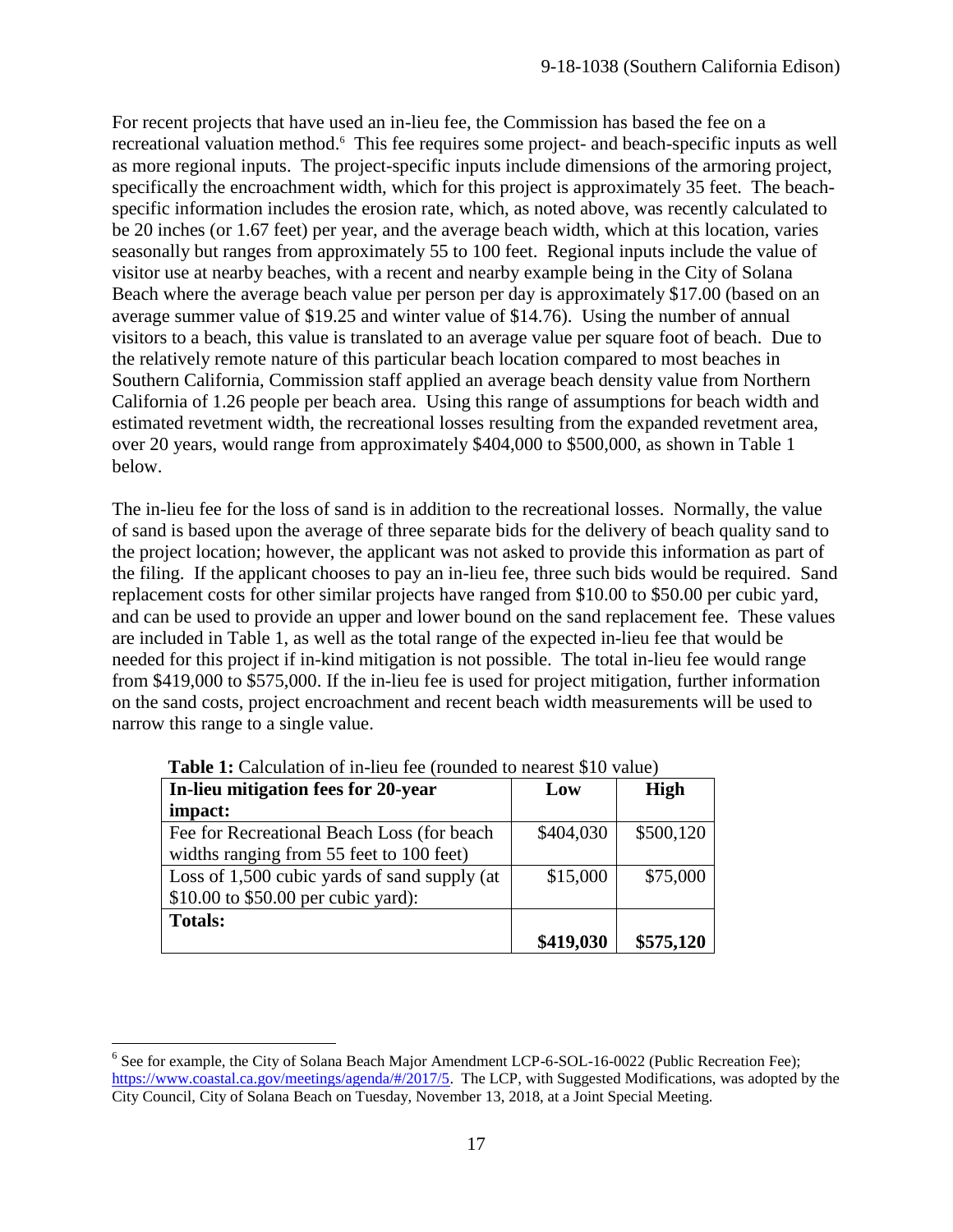This is a fairly wide range, driven primarily by the difference in potential costs for replacing the sand supply. However, it provides guidance on what level of mitigation would be appropriate to address both of the project's main impacts – the loss of beach area and the loss of sand supply. The two main mitigation approaches suggested through these calculations are: first, to either identify an existing shoreline protective structure that is no longer needed, but if removed, could result in restoration of a similar-sized beach and sand supply area as that lost due to the proposed project; or, to provide an amount of funding within the above range that would be used to implement amenities to enhance public access and/or sand supply opportunities at nearby beaches roughly equivalent to those lost due to the proposed project. Whether mitigation provided at the low end or the high end of the cost range is deemed to be adequate would depend on the opportunities for beach enhancement nearby and the overall benefits derived from the proposed mitigation.

To implement the necessary mitigation, **[Special Condition 5](#page-5-0)** requires the Applicant to submit, within sixty days of permit issuance, a Beach and Sand Supply Enhancement Plan that proposes either (a) one or more projects that will result in an increase in beach area, beach use, or sand supply proportional to that lost due to the project, or (b) calculations of an in-lieu mitigation fee for recreational loss based on the methods adopted by the Commission in the City of Solana Beach's Local Coastal Program amendment LCP-6-SOL-16-0200, and a sand replacement fee based on the average of three vendor bids. If the first option is selected, the Plan is to also include a description of the proposed projects, including their location, the expected benefits to be derived from them, the expected period of time the benefits will be provided (i.e., at least 20 years), and concurrence of the involved landowners. Based on the Executive Director's review and approval of the Plan, the Applicant will then submit any necessary application for a new or amended CDP to implement the Plan. If the second option is selected, the in-lieu fee is to be paid within 30 days of Executive Director approval of the Plan.

#### **Conclusion**

As described above, the project would result in a loss of beach area and sand supply; however, the Commission finds that the proposed project, as conditioned, conforms to Coastal Act Sections 30235 and 30253 because it is required to serve a coastal-dependent facility, is the least damaging feasible alternative viable to provide the necessary protection, and includes mitigation for its impacts on beach area and sand supply.

## <span id="page-17-0"></span>**E. PUBLIC ACCESS AND RECREATION**

Coastal Act Section 30210 states:

*In carrying out the requirement of Section 4 of Article X of the California Constitution, maximum access, which shall be conspicuously posted, and recreational opportunities shall be provided for all the people consistent with public safety needs and the need to protect public rights, rights of private property owners, and natural resource areas from overuse.*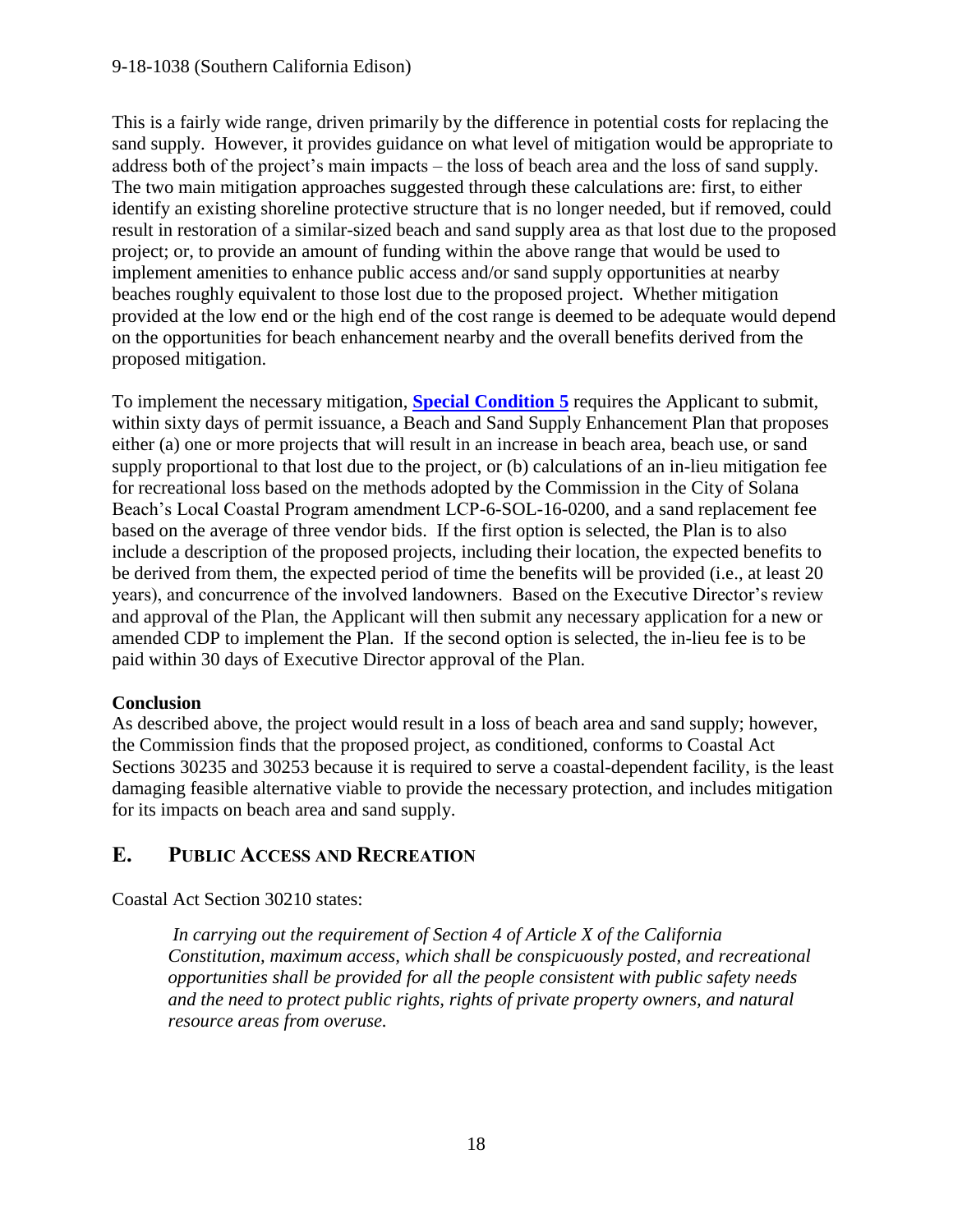Coastal Act Section 30211 states:

*Development shall not interfere with the public's right of access to the sea where acquired through use or legislative authorization, including, but not limited to, the use of dry sand and rocky coastal beaches to the first line of terrestrial vegetation.*

Coastal Act Section 30212 states:

*Public access from the nearest public roadway to the shoreline and along the coast shall be provided in new development projects except where: (1) it is inconsistent with public safety, military security needs, or the protection of fragile coastal resources, (2) adequate access exists nearby, or, (3) agriculture would be adversely affected….*

Coastal Act Section 30213 states:

*Lower cost visitor and recreational facilities shall be protected, encouraged, and, where feasible, provided. Developments providing public recreational opportunities are preferred. …*

Coastal Act Section 30221 states:

*Oceanfront land suitable for recreational use shall be protected for recreational use and development unless present and foreseeable future demand for public or commercial recreational activities that could be accommodated on the property is already adequately provided for in the area.*

Coastal Act Section 30240(b) states:

*Development in areas adjacent to environmentally sensitive habitat areas and parks and recreation areas shall be sited and designed to prevent impacts which would significantly degrade those areas, and shall be compatible with the continuance of those habitat and recreation areas.*

As described in Section D above, the proposed shoreline protective device is expected to cause adverse impacts to public access and recreation. The proposed project would be between the first public road and the sea, and most of the activities would take place on or adjacent to public beaches. The Coastal Act requires that every coastal development permit issued for any development between the nearest public road and the sea is to include a specific finding that the development is in conformity with the public access and public recreation policies of the Act's Chapter 3. The Act also grants a high priority to public recreational access uses and low-cost activities to and along the coast. The Act also requires that oceanfront land and upland areas suitable for recreational use be protected for recreational uses. These overlapping Coastal Act policies clearly protect the sandy beach, and access to and along it, offshore waters, and park land for public access and recreation purposes, particularly free and low cost forms. This project, however, also involves activities that require some limits on access due to safety and security concerns.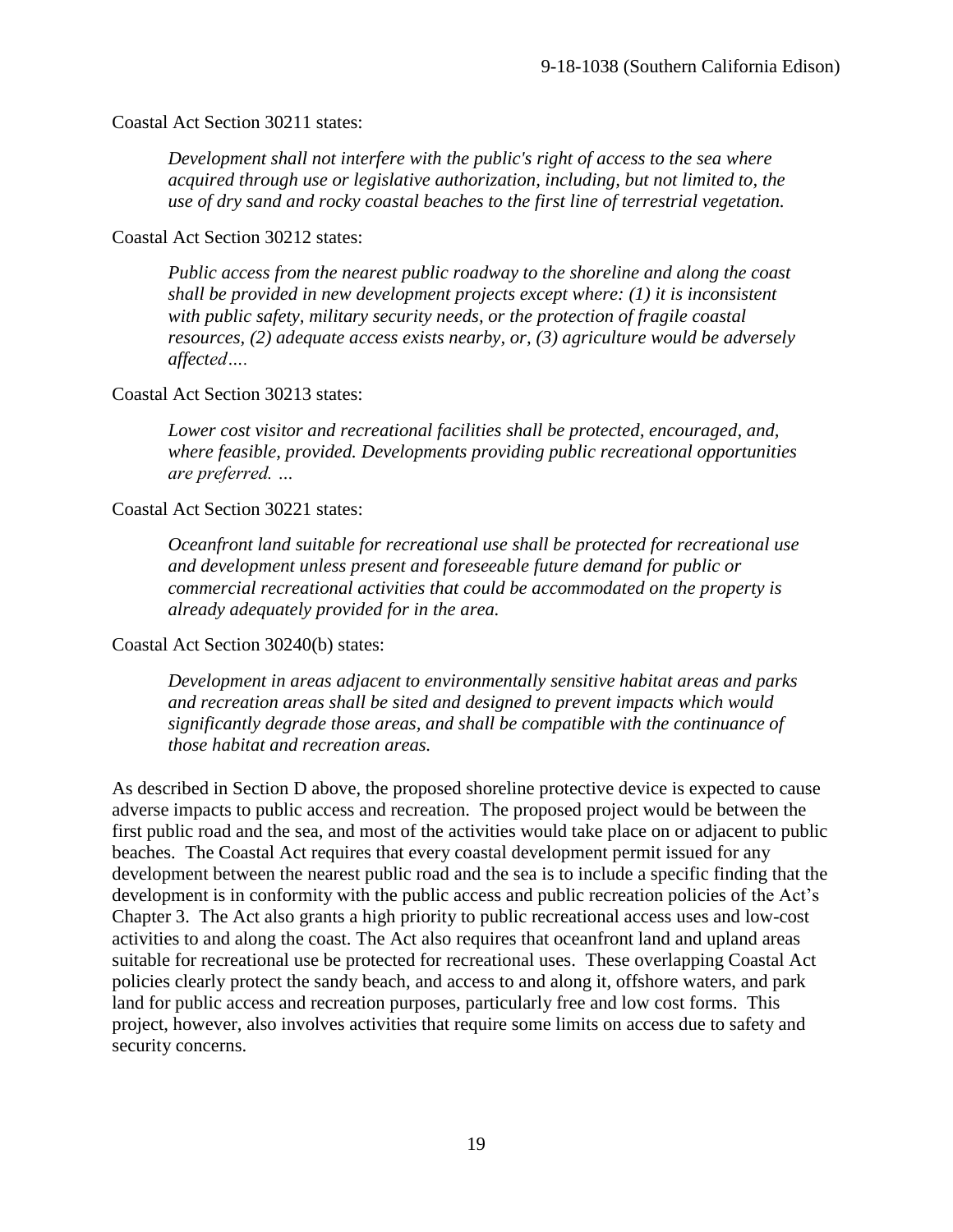San Onofre State Beach is an extremely popular public beach that provides many types of recreational opportunities, many of which are low-cost options. It provides surfing, hiking, many forms of passive and active recreation, and coastal camping opportunities. The immediate project area is next to a public walkway that the Commission required be built along the shoreline side of the SONGS facility to provide lateral access connecting the northern and southern parts of the beach.

As described previously, the project would result in two main types of adverse effects on public access and recreation – first, during the planned four to eight weeks of work needed to install the shoreline protective structure, and next, over the approximately twenty years the structure is authorized to remain in place. The Applicant has included several measures in its project description meant to reduce impacts that could occur during project construction. For example, the work will occur at night, when the nearby beach area is closed. The Applicant plans to conduct work from Mondays through Thursdays only, which will further reduce potential impacts during the more popular times for public use of the beach. During movement of equipment and materials used for the project, the Applicant will coordinate with State Parks staff, similar to what has been done in previous Commission-approved projects at SONGS, to ensure access and parking are not adversely affected. If storm events require closure of public access or recreational facilities, the Applicant will coordinate with State Parks to ensure people and vehicles are able to exit the area as needed to ensure safety. Similarly, the Applicant will monitor the public walkway during all nighttime activities to ensure there are no public safety or security issues that may arise during the project work. To further minimize effects on public access and recreation, **[Special Condition 6](#page-5-1)** requires the Applicant to post notice of planned work activities at nearby State Park facilities at least 48 hours in advance and to post notice of any unplanned activities with as much notice as feasible.

For the longer-term adverse effects on public access and recreation, **[Special Condition 5](#page-5-0)**, which is described above in Section D of these Findings, will provide public access and recreation mitigation for the loss of beach area and sand supply expected to result from construction of the shoreline protective structure.

#### **Conclusion**

The proposed project will adversely affect public access and recreation in two main ways – through its short-term construction activities and through long-term loss of beach and sand supply areas. However, these impacts will be mitigated through **Special [Condition](#page-5-0) 5** and minimized by **[Special Condition 6](#page-5-1)**. The Commission therefore finds that the project, as conditioned, is consistent with the public access and recreational protection policies of the Coastal Act.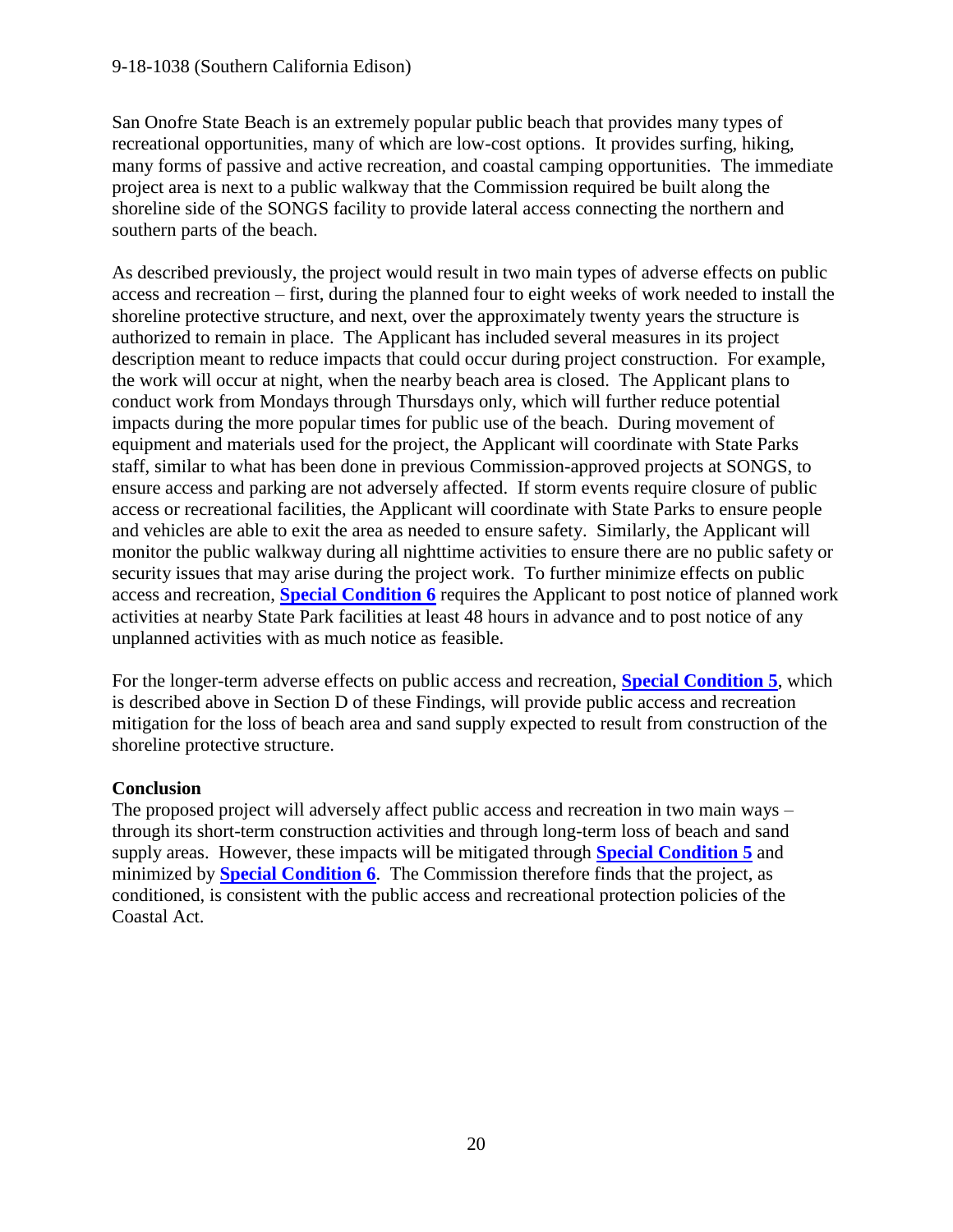## <span id="page-20-0"></span>**F. SPILL PREVENTION AND RESPONSE**

Coastal Act Section 30232 states:

*Protection against the spillage of crude oil, gas, petroleum products, or hazardous substances shall be provided in relation to any development or transportation of such materials. Effective containment and cleanup facilities and procedures shall be provided for accidental spills that do occur.*

The proposed project involves the use of mechanized equipment on and adjacent to areas of heavily-used public beaches and coastal waters. This equipment could release fuel, hydraulic fluids, or other hazardous materials into the marine and shoreline environment. Depending on the size and contents of any leak, spill or discharge from one of these sources, impacts to both marine and terrestrial resources could be significant. **[Special Condition 7](#page-6-0)** requires the Applicant to submit a Construction Plan that identifies measures and Best Management Practices that will be implemented to prevent potential spills onto the beach or into coastal waters. These are to include conducting staging and construction access away from the shoreline to the extent feasible, installing erosion and water quality control materials to prevent construction-related runoff from entering coastal waters, properly disposing of trash generated during the project, and other similar measures. **[Special Condition 7](#page-6-0)** also requires the Applicant to designate a construction coordinator that will be available to respond to public inquiries and emergencies that may occur.

The Applicant will also be implementing a Spill Contingency Plan that is part of the SONGS facility's decommissioning project and is meant to ensure compliance with relevant state and federal water quality, hazardous waste, and health and safety requirements. 7 The Plan includes measures meant to protect against spills and to respond to spills should they occur, including notification requirements and emergency procedures. To further ensure that the project will provide protection against spills onto the beach or into coastal waters, **[Special Condition 8](#page-7-0)** requires the Applicant to provide documentation of the maximum volumes of fuel and other hazardous liquids that may be present in vehicles used during the project and to provide proof that adequate response and cleanup materials (e.g., booms, absorbent pads, vactor vehicles, etc.) are immediately available to respond to any spill. **[Special Condition 8](#page-7-0)** also requires the Applicant to provide a list of agencies that will be notified in the event of a spill, including the U.S. Coast Guard, local fire and/or emergency response agencies, and the Commission's spill response staff.

#### **Conclusion**

As proposed and conditioned, the Commission finds that the project will protect against the spillage of hazardous materials and is therefore consistent with Section 30232 of the Coastal Act.

<sup>&</sup>lt;sup>7</sup> See Spill Contingency Plan – Procedure No. SDS-EV1-PLN-0004, and Plan SO123-XV-17.3.